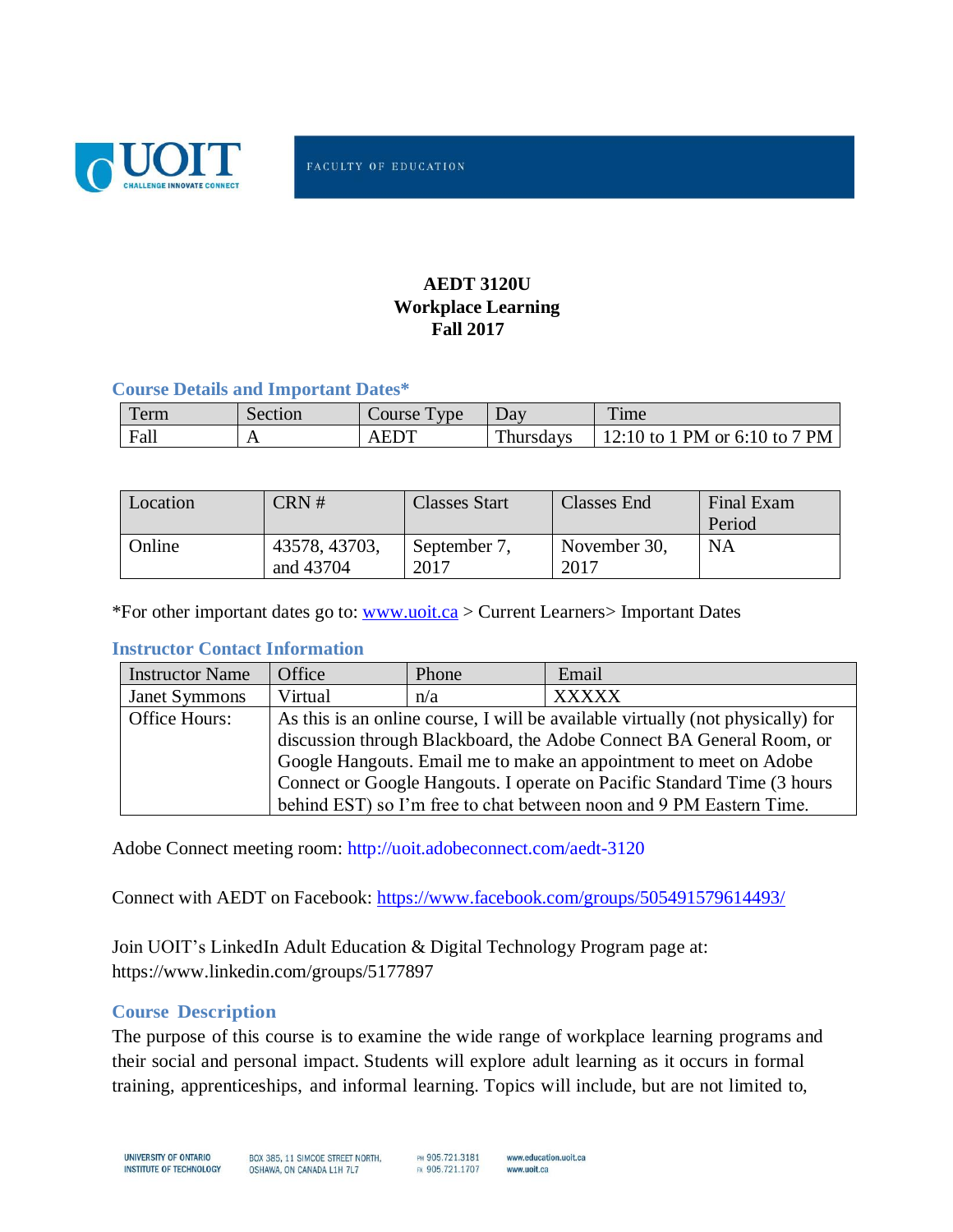workplace learning designed to serve the needs of the employer, benefits of workplace learning to workers, governmentally sponsored programs, workplace learning as an agent of social change, and the system demands resulting from the knowledge economy and technological change.

Credits: 3.0 Hours: 36 hours

# **Learning Outcomes**

This course examines online learning: its defining theories, approaches, frameworks and models; its current practices, and its development. Specifically, by the end of this course, learners will have demonstrated ability to:

- 1. Describe the roles workplace learning, training, and professional development have played in economic development in the past
- 2. Examine the range of learning opportunities that exist in modern workplaces.
- 3. Explain techniques and methods associated with workplace learning: performance improvement, hands-on learning, apprenticeship, co-op education, message design, etc.
- 4. Critique the place of digital learning technologies in workplace learning.
- 5. Analyze political arguments pertaining to both workplace learning advocacy and social critique of workplace learning programs.

# **Course Design and Web Environment**

In keeping with the overall design approach for this program, this course has been designed using the principles of problem-based learning (PBL). As a result, you will be working in groups to explore various ill-structured and complex problems as we examine workplace learning.

Briefly, PBL can be defined as 'a curriculum model designed around real life problems that are ill structured, open ended or ambiguous' and it is suggested that 'PBL engages students in intriguing, real and relevant intellectual inquiry and allows them to learn from these life situations' (Fogarty, 1997, p. 2). Throughout the AEDT program each course approaches PBL somewhat differently, by design, in order to provide you with a wide range of experiences of PBL.

There are four main ways in which you will interact with the content in this course and cover the weekly three-hour (or more) commitment to class. Each of these is described below, as are the responsibilities associated with them. The details are further outlined in the Course Schedule.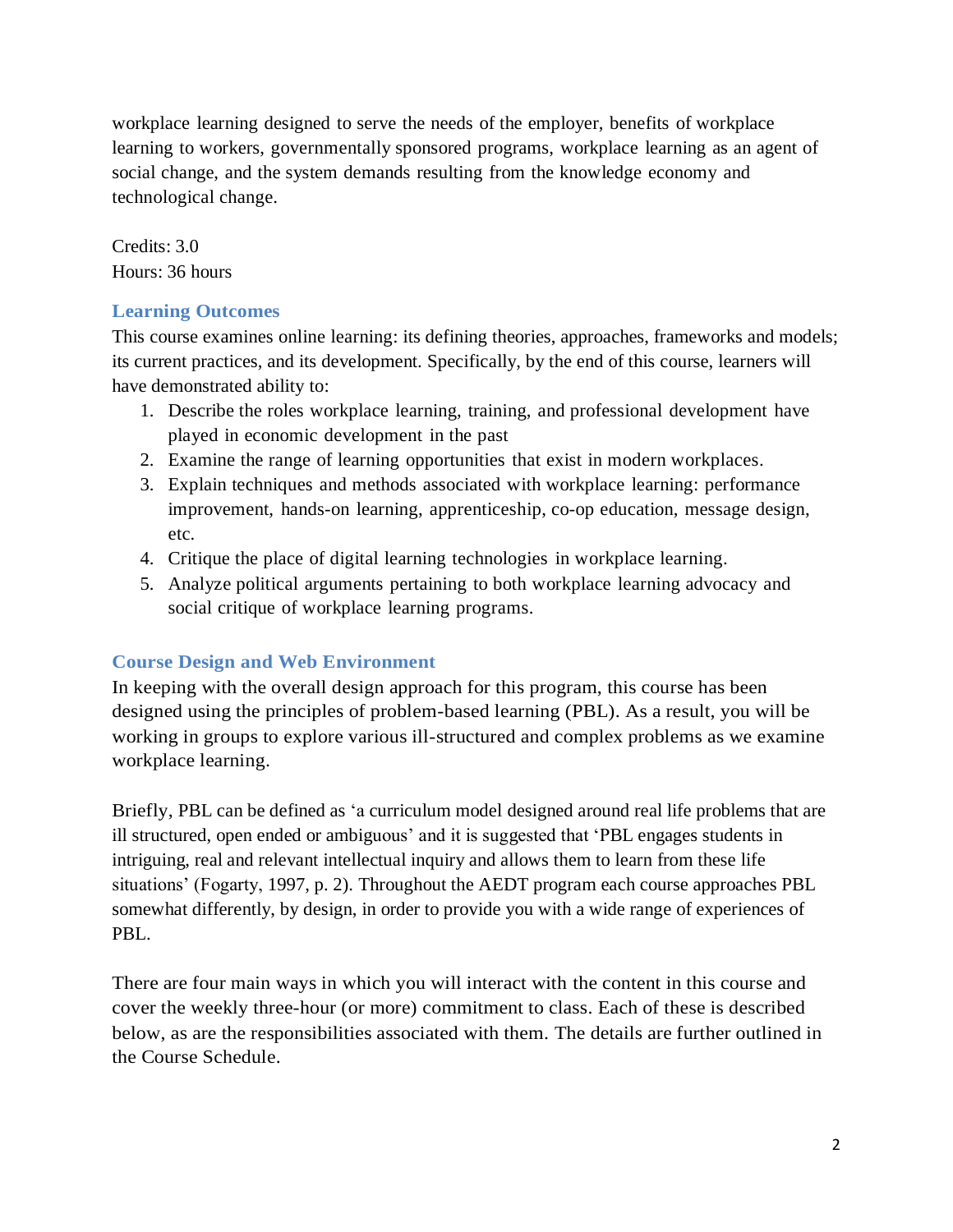## **1.** Video lectures

Each week, there will be video lectures that you can watch on your own time that have supporting analysis and synthesis questions embedded within them. The video clips were developed by a content expert (i.e. a professor from UOIT's Faculty of Education; a professor from UOIT, or recognized expert from another institution) and are uploaded to the course YouTube Channel<http://youtube.com/aedt3120u>

## **2. Online tutorials (synchronous) in Adobe Connect**

Each week there will be scheduled online tutorials with the instructor. The analysis and synthesis questions from the video clips will form the jumping off point for the scheduled online tutorials where you will be expected to contribute and explore the ill-structured, messy nature of the problem at hand. For this reason, it is critical that you watch the videos and do any associated readings prior to coming to the tutorial session. Attendance and participation are **mandatory** in one of the two weekly Thursday sessions. Sessions times are from noon to 1, and 6 to 7 PM (Eastern Time).

The tutorials are learner centred and learner driven, borrowing from the tradition of constructivism's Harkness discussion method. In this method "The teacher acts as little as possible. Perhaps the teacher's only function is to observe, although he/she might begin or shift or even direct a discussion. The students get it rolling, direct it, and focus it. They act as a team, cooperatively, to make it work. They all participate, but not in a competitive way. Rather, they all share in the responsibility and the goals, much as any members share in any team sport. Although the goals of any discussion will change depending upon what's under discussion, some goals will always be the same: to illuminate the subject, to unravel its mysteries, to interpret and share and learn from other points of view, to piece together the puzzle using everyone's contribution. Discussion skills are important. Everyone must be aware of how to get this discussion rolling and keep it rolling and interesting. Just as in any sport, a number of skills are necessary to work on and use at appropriate times. Everyone is expected to contribute by using these skills." Wikipedia, (2017)

[https://en.wikipedia.org/wiki/Constructivism\\_\(philosophy\\_of\\_education\)#The\\_Harkness\\_](https://en.wikipedia.org/wiki/Constructivism_(philosophy_of_education)#The_Harkness_discussion_method) [discussion\\_method](https://en.wikipedia.org/wiki/Constructivism_(philosophy_of_education)#The_Harkness_discussion_method)

## **3. Online discussions in Blackboard**

Online discussions on specific aspects of the course will take place in Blackboard. These discussions will also be building and expanding on the analysis and synthesis questions posed in the video clips. Learners are expected to discuss these questions online and in the tutorial group discussions.

*Please Note: This Blackboard course web site is an indispensable portion of the course. Learners should consult it regularly and use the links there as part of their research tool*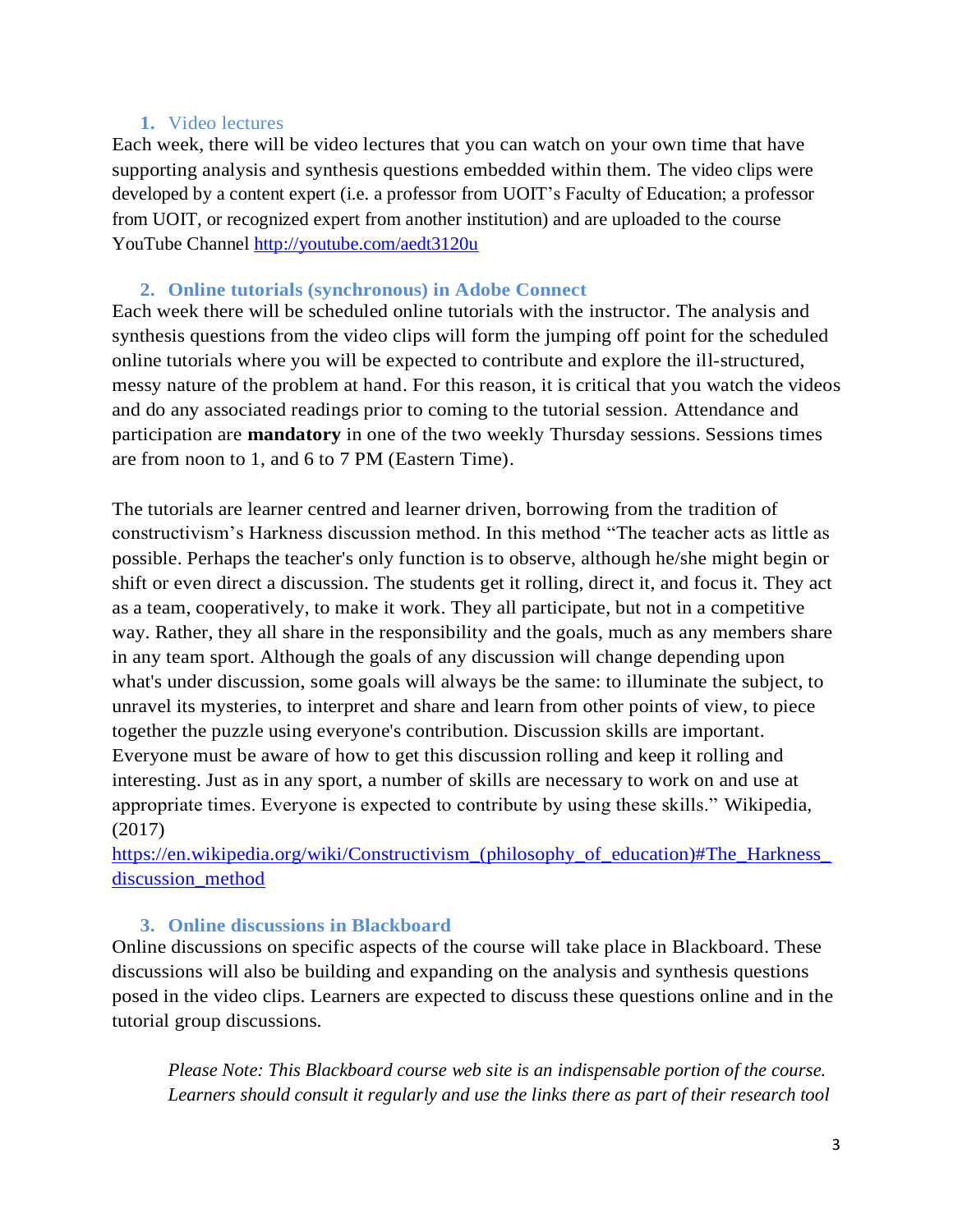*collection. All course requirements, handouts, marking rubrics, assessment, and related materials are posted to the course web site. This again is by design since in a workplace learning setting you will be using the corporate LMS, recommending/selecting an LMS or modifying/evergreening an existing LMS.*

## **4. Work on PBL assigned as per the schedule**

For the PBLs in this course you will have the freedom to pick your group members and address the problem identified by your group based on your collective expertise and interest. A suggested process approach for group PBL work is put forward in this course for consideration.

## **Course Texts and Readings**

For this 12-week course, we will critically engage with the material through a review of literature and a discussion of key concepts and ideas generated through that review of relevant literature. You need to be prepared each week by reading literature on the topic for that week as identified in the course's Blackboard site. Suggested readings for each topic have been identified; however, learners are required to find better articles and articles that suit their subject domain areas of study (i.e. health care, engineering, children's software, patient education, K-12 education, etc.), as well as bringing in relevant readings from other courses to enrich the discussion and tutorials.

The instructor works from a collection of online and/or print resources. Many of these texts and documents will be provided through the Blackboard course site, however learners will also find an extensive collection of useful Internet links as they explore their PBLs and are encouraged to share these with the class via the Blackboard site.

The resource below has general utility and should be regarded as readings that will form part of your own professional library of texts for the course in addition to the weekly articles outlined below in the course schedule.

## *Training Industry Quarterly*

A number of short readings from this issue are used throughout the course. Please don't be concerned when you see numerous readings listed; all are 1-3 pages max. Feel free to read at your leisure in advance. For further reading, you may with to review archived articles: <http://www.trainingindustry.com/ezine/archives.aspx>

### **Schedule of Readings and Assignments**

A complete list of assigned weekly readings and assignments can be found below in the course schedule and they are posted in Blackboard. Any additional readings will be posted in Blackboard at least one week in advance of each class. This enables the class to be responsive to interests and topics as they emerge. Learners are encouraged to read well beyond the required material and a portion of the class is devoted to discussions of additional readings as required.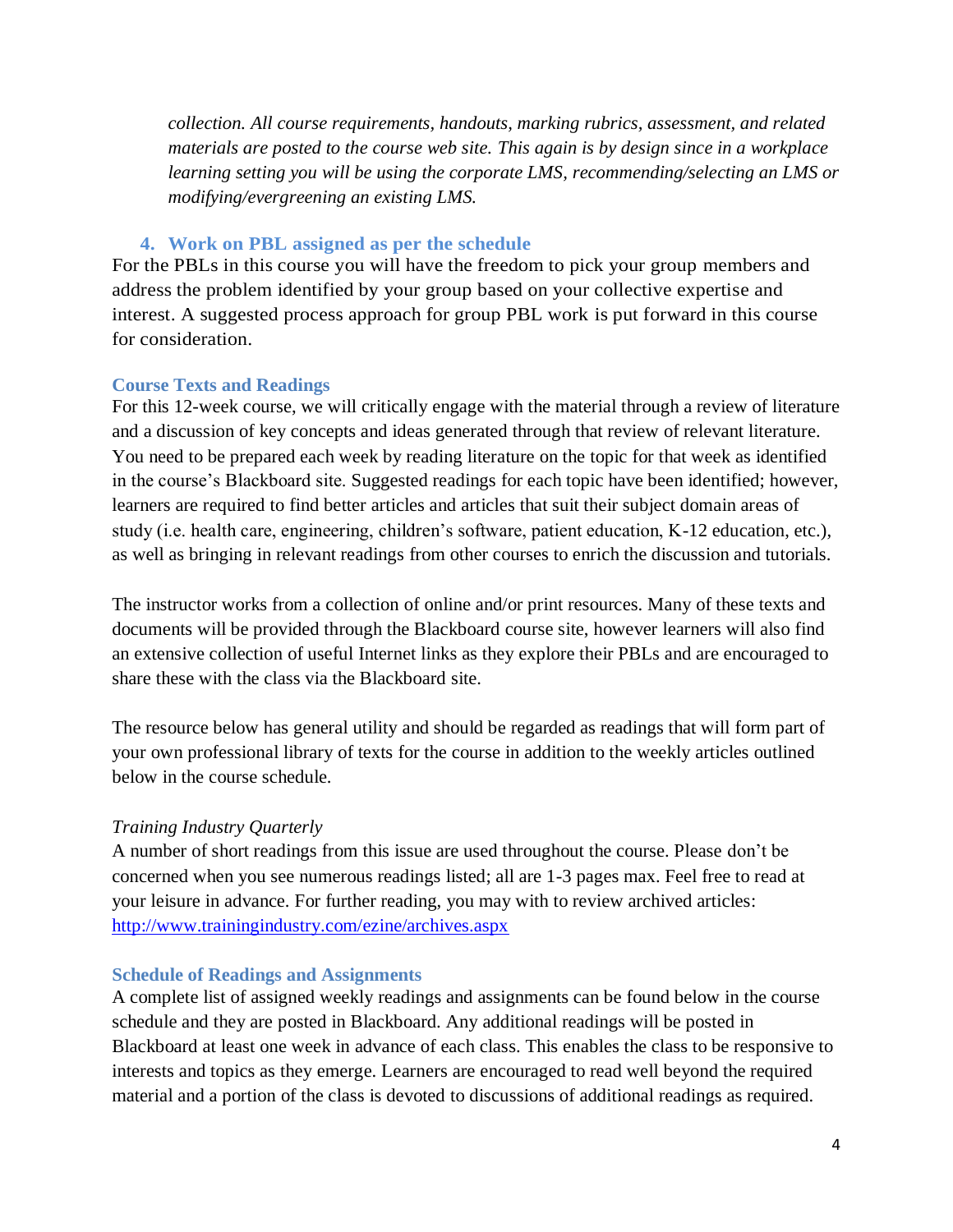The following table outlines the overall approach to PBL taken in this course. In our first week we will get oriented to the course and its expectations and flow and delve into the history of Workplace Learning (WPL). Beginning in Week 3 we will start into our PBL activity. There is one iterative PBL activity in this course with two parts and two presentation points. The first takes place in Week 6 and second in Week 10. Our final week will be an opportunity to synthesize and debrief our experiences.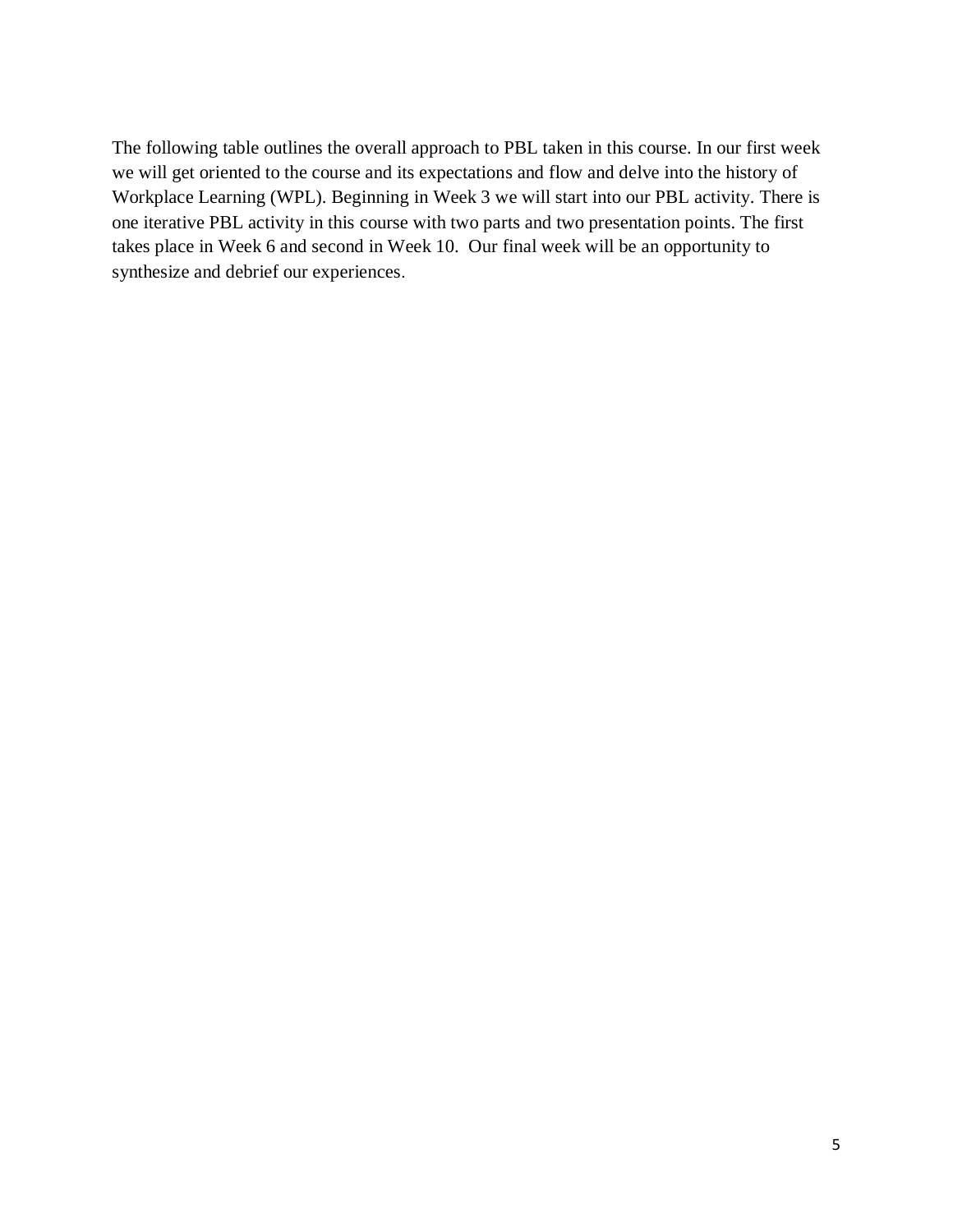| Week                          | $\mathbf{1}$                                             | $\overline{2}$                                                                                                                                | 3                                                                  |            | $\overline{4}$            | 5                                                                                     | 6                                                                                                       | $\overline{7}$                                                     | 8                         | 9                                                                                      | 10                                                                                                                                                             | 11                                        | 12                                                                                                              |
|-------------------------------|----------------------------------------------------------|-----------------------------------------------------------------------------------------------------------------------------------------------|--------------------------------------------------------------------|------------|---------------------------|---------------------------------------------------------------------------------------|---------------------------------------------------------------------------------------------------------|--------------------------------------------------------------------|---------------------------|----------------------------------------------------------------------------------------|----------------------------------------------------------------------------------------------------------------------------------------------------------------|-------------------------------------------|-----------------------------------------------------------------------------------------------------------------|
|                               | Intro                                                    |                                                                                                                                               |                                                                    | PBL Part 1 |                           |                                                                                       |                                                                                                         | PBL Part 2                                                         |                           |                                                                                        |                                                                                                                                                                |                                           | Wrap Up                                                                                                         |
| Workflow                      | Orientation<br>to History<br>of<br>Workplace<br>Learning | Orientation<br>to the<br><b>Theories</b><br>that guide<br>Workplace<br>Learning                                                               | Identify<br>problem,<br>resources<br>and<br>requisite<br>knowledge |            | Collaborative<br>Learning | Collaborative<br>Learning                                                             | Synthesis                                                                                               | Identify<br>problem,<br>resources<br>and<br>requisite<br>knowledge | Collaborative<br>Learning | Collaborative<br>Learning                                                              | Synthesis                                                                                                                                                      | <b>Future of</b><br>Workplace<br>Learning | Synthesis of<br>course                                                                                          |
| <b>Resources</b><br>Available | Videos                                                   | Videos                                                                                                                                        | Videos                                                             |            | Videos                    | Videos                                                                                | Videos                                                                                                  | Videos                                                             | Videos                    | Videos                                                                                 | Videos                                                                                                                                                         | Videos                                    | Videos                                                                                                          |
| (See<br>detailed              | Readings                                                 | Readings                                                                                                                                      | Readings                                                           |            | Readings                  | Readings                                                                              | Readings                                                                                                | Readings                                                           | Readings                  | Readings                                                                               | Readings                                                                                                                                                       | Readings                                  | Readings                                                                                                        |
| weekly<br>outline             | Tutorials                                                | Tutorials                                                                                                                                     | Tutorials                                                          |            | Tutorials                 | Tutorials                                                                             | Tutorials                                                                                               | Tutorials                                                          | <b>Tutorials</b>          | Tutorials                                                                              | Tutorials                                                                                                                                                      | Tutorials                                 | Tutorials                                                                                                       |
| below)                        |                                                          | Assignment<br>1:<br>Commentary<br>on your<br>Workplace<br>Learning<br>(individual)<br>Discussion<br>Forum 1:<br>WPL<br>commentary<br>feedback | <b>Start PBL</b><br>Part 1                                         |            | PBL Group<br>Work         | PBL Group<br><b>Discussion</b><br>Forum 2:<br>Outline of<br>your A2 and<br>A4<br>Work | Assignment<br>$2:$ PBL<br>Presentation<br>(team)<br>Team<br>Assessment<br>Peer Due<br>Assessment<br>Due | <b>Start PBL</b><br>Part 2                                         | PBL Group<br>Work         | PBL Group<br>Work<br>Discussion<br>Forum 3:<br>Outline of<br>your A3 and<br>A4<br>Work | Assignment 3:<br>PBL<br>Presentations<br>Team<br>Assessment<br>Peer Due<br>Assessment<br>Due<br>Assignment 4:<br>Checklist &<br><b>Rationale Due</b><br>(team) |                                           | Assignment 5:<br>Application of<br>checklist to<br>your own<br>context &<br>recommendat<br>ions<br>(individual) |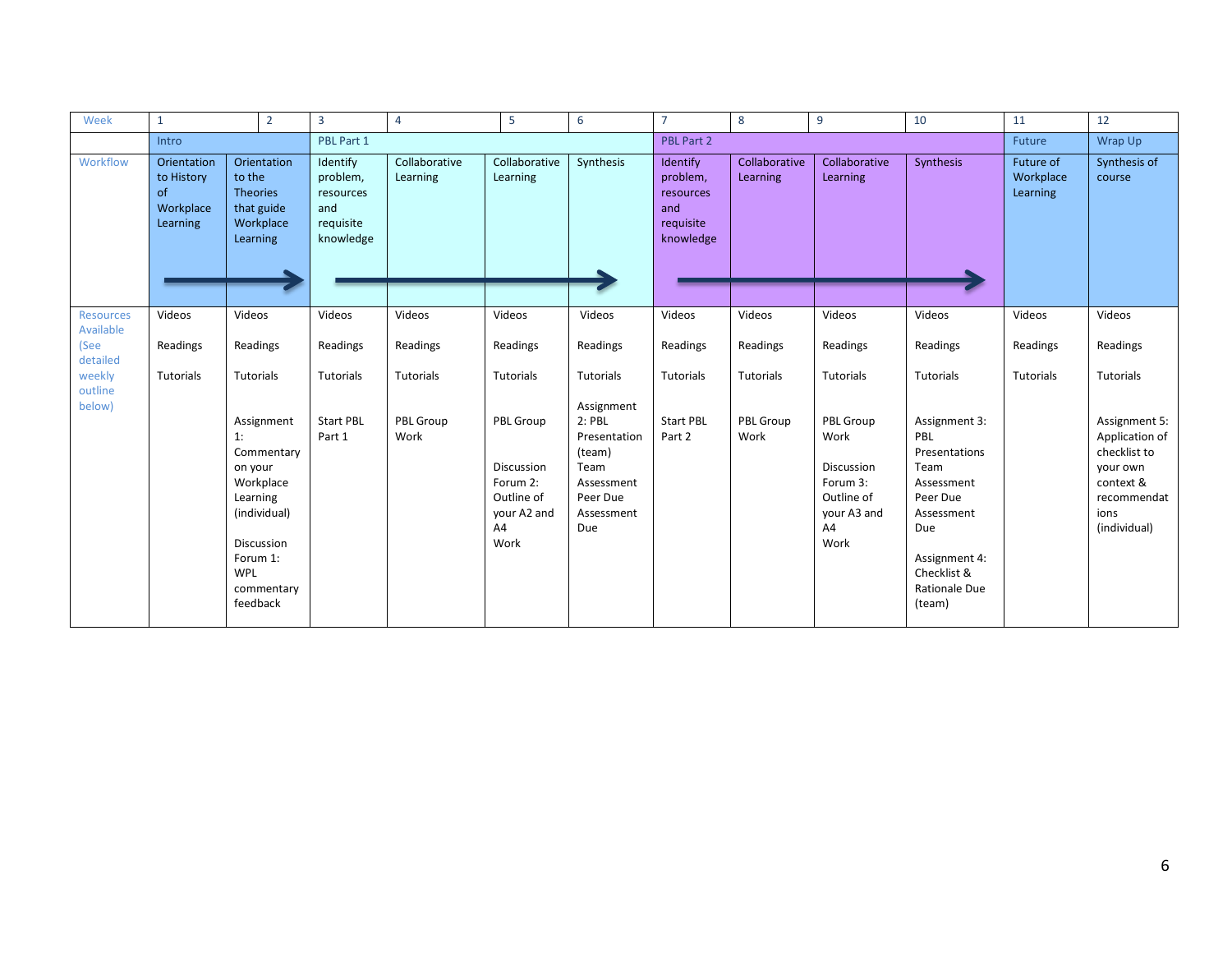# **Course Schedule**

| <b>Session</b>                               | LO's          | <b>Theme</b>                                     | <b>Activity</b>                                                                                                                                                                                                                                                                                                                  | Preparation for the Tutorial & Tasks for the Week                                                                                                                                                                                                                                       |
|----------------------------------------------|---------------|--------------------------------------------------|----------------------------------------------------------------------------------------------------------------------------------------------------------------------------------------------------------------------------------------------------------------------------------------------------------------------------------|-----------------------------------------------------------------------------------------------------------------------------------------------------------------------------------------------------------------------------------------------------------------------------------------|
| $\mathbf{1}$<br>Week of<br>Sept 7<br>2017    | 1, 2          | Orientation to the history and<br>purpose of WPL | 1. Videos<br>1 - Getting Started<br>2 - History and Trends of WPL<br>3 - What Constitutes WPL?<br>4 - Who is Involved in WPL?<br>Tutorial<br>2.<br>Analysis and synthesis questions based on<br>lecture video clips                                                                                                              | 1. Readings<br>See the Week 1 folder in our Blackboard site for required readings and<br>links to the UOIT and support videos<br>Start Assignment 1: Commentary of how your workplace approaches<br>2.<br>WPL (see detailed description in the Assignments section of this<br>outline). |
| $\overline{2}$<br>Week of<br>Sept 14<br>2017 | 1, 2          | Theories that guide WPL                          | <b>Videos</b><br>1.<br>1 - Who Are Adult Learners?<br>2 - Adult Learning Types<br>3 - Building a Learning Organization<br>2.<br>Tutorial<br>Analysis and synthesis questions based on<br>lecture and video clips                                                                                                                 | Readings:<br>1.<br>See the Week 2 folder in our Blackboard site for required readings and<br>links to the UOIT and support videos<br>Groups for PBL activity self-formed by end of Week 2<br>2.<br>Assignment 1 Due: September 18, 2017                                                 |
| 3<br>Week of<br>Sept 21<br>2017              | 1, 2, 3,<br>5 | <b>Examining Formal WPL</b>                      | Videos<br>1.<br>1 - What is Formal WPL?<br>2 - Formal Workplace Learning Strategies and<br><b>Models</b><br>3 - Pros and Cons of Formal WPL<br>2. Tutorial<br>Analysis and synthesis questions based on<br>lecture video clips<br>Initial exposure to PBL Part 1 activity (see<br>З.<br>description in assignment section below) | Readings<br>1.<br>See the Week 3 folder in our Blackboard site for required readings and<br>links to the UOIT and support videos<br><b>Begin PBL Activity</b><br>2.<br>Review group process readings and establish group process. Gather<br>questions/comments                          |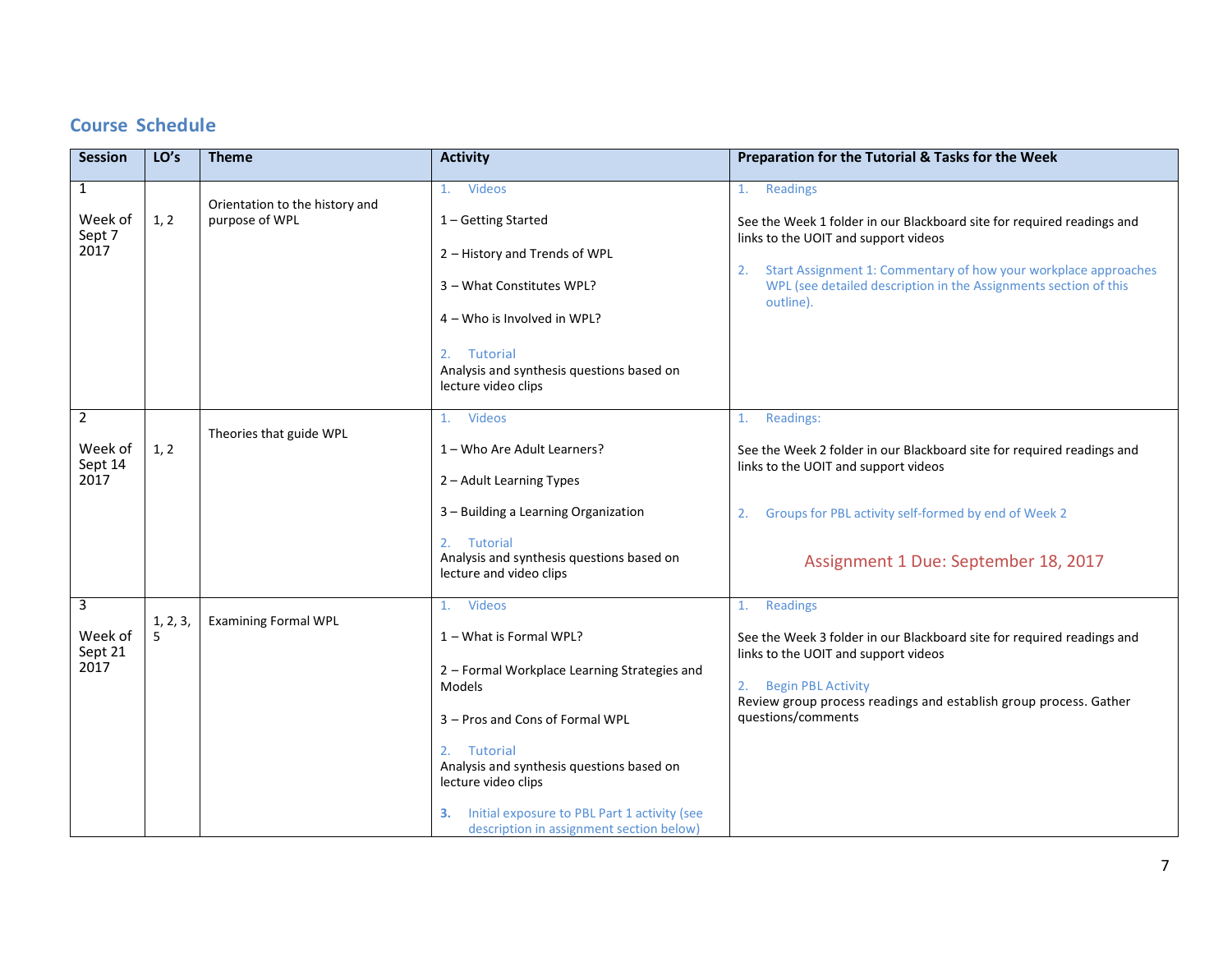| <b>Session</b>             | LO's    | <b>Theme</b>                               | <b>Activity</b>                                                                                                         | Preparation for the Tutorial & Tasks for the Week                                                                                                                                                                             |
|----------------------------|---------|--------------------------------------------|-------------------------------------------------------------------------------------------------------------------------|-------------------------------------------------------------------------------------------------------------------------------------------------------------------------------------------------------------------------------|
|                            |         |                                            |                                                                                                                         |                                                                                                                                                                                                                               |
| 4                          | 3, 4, 5 | <b>Examining Informal WPL</b>              | <b>Videos</b><br>1.                                                                                                     | <b>Readings</b><br>1.                                                                                                                                                                                                         |
| Week of<br>Sept 28<br>2017 |         |                                            | 1 – What are Informal and Social WPL?                                                                                   | See the Week 4 folder in our Blackboard site for required readings and<br>links to the UOIT and support videos                                                                                                                |
|                            |         |                                            | 2 - How Organizations Use Informal and Social<br><b>WPL</b>                                                             | Continue working on PBL Part I<br>2.                                                                                                                                                                                          |
|                            |         |                                            | 3 - Pros and Cons of Informal WPL                                                                                       |                                                                                                                                                                                                                               |
|                            |         |                                            | 2.<br>Tutorials<br>Analysis and synthesis questions based on<br>lecture video clips                                     |                                                                                                                                                                                                                               |
| 5                          |         |                                            | Videos<br>1.                                                                                                            | Readings<br>1.                                                                                                                                                                                                                |
| Week of<br>Oct 5           | 3, 4, 5 | <b>Examining Apprenticeship WPL</b>        | 1 - What is Apprenticeship in WPL?                                                                                      | See the Week 5 folder in our Blackboard site for required readings and<br>links to the UOIT and support videos                                                                                                                |
| 2017                       |         |                                            | 2 - Apprentices and Learning                                                                                            | Continue working on PBL Part I<br>2.                                                                                                                                                                                          |
|                            |         |                                            | 3 - Pros and Cons of Apprenticeship WPL                                                                                 | Discussions within groups<br>a.<br><b>Gather questions/comments</b><br>b <sub>1</sub>                                                                                                                                         |
|                            |         |                                            | 2. Tutorial                                                                                                             | <b>Finalize presentation</b><br>C <sub>1</sub>                                                                                                                                                                                |
|                            |         |                                            | Analysis and synthesis questions based on<br>lecture video clips                                                        |                                                                                                                                                                                                                               |
|                            |         |                                            | <b>Collaborative Work on PBL</b><br>3.                                                                                  |                                                                                                                                                                                                                               |
|                            |         |                                            | 4. Upload your group's PBL presentation by the<br>end of this week to the PBL Part I discussion<br>forum in Blackboard. |                                                                                                                                                                                                                               |
| 6                          | 1, 2,   | PBL Part I Presentations and<br>Discussion | 1. Watch all video clips from all groups.                                                                               | 1. PBL Part I Conclusion - Assignment 2<br>Create a presentation for the class of your groups PBL response. Upload                                                                                                            |
| Week of<br>Oct 12<br>2017  | 3       |                                            | 2. Discussions of PBL Part I responses from each<br>group during the synchronous tutorial                               | the link to your presentation to the PBL Part I discussion forum in<br>Blackboard the Friday prior to Week 6. During the Tutorial this week we will<br>be discussing the content of each presentation and providing feedback. |
|                            |         |                                            |                                                                                                                         | A2 Due on Oct 6 - The Friday prior to<br>Week 6 Tutorial Session                                                                                                                                                              |
|                            |         |                                            |                                                                                                                         | 2. Complete your team assessment for PBL Part I<br>3. Complete your peer assessment (as assigned) for PBL Part I                                                                                                              |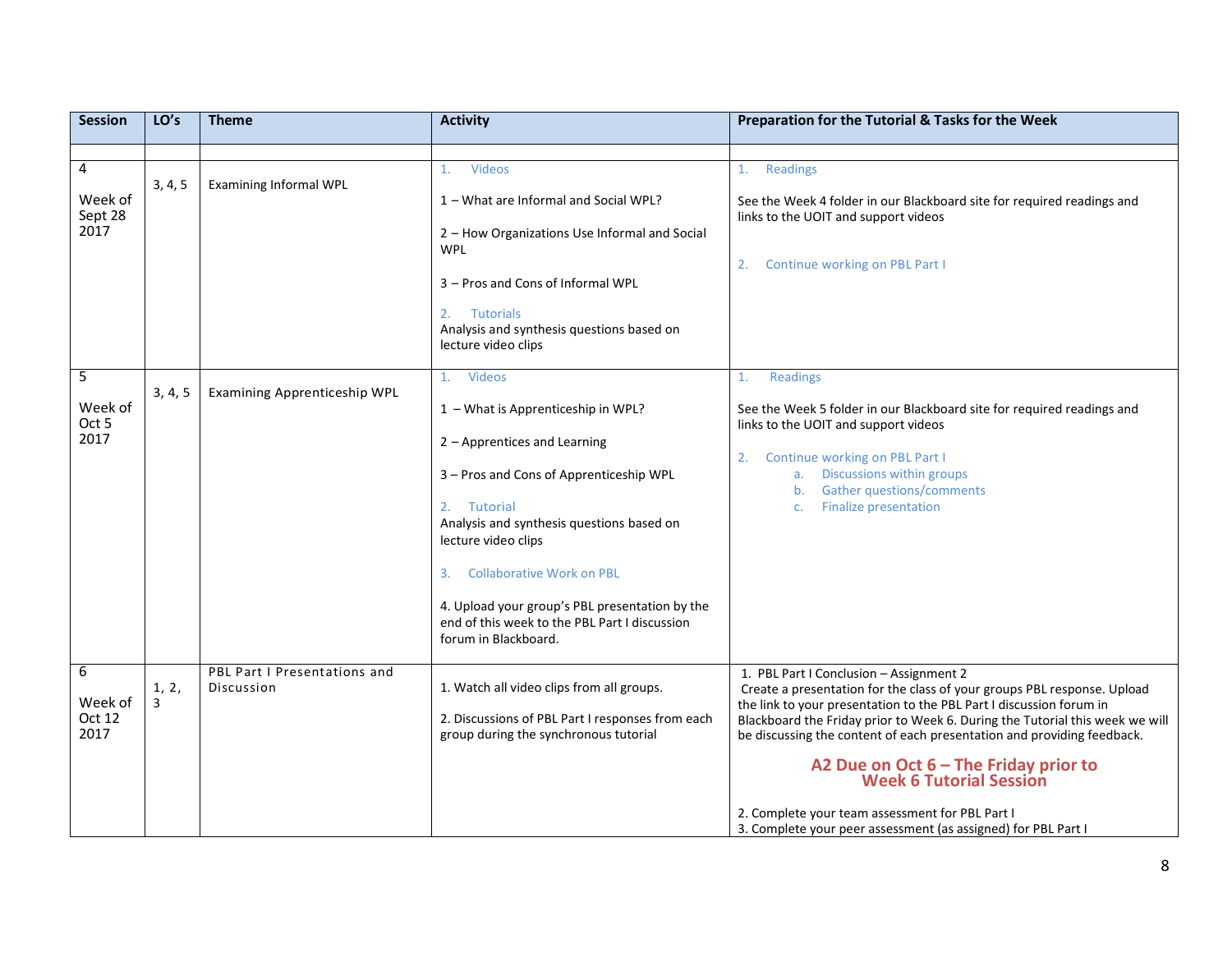| <b>Session</b>                              | LO's | <b>Theme</b>                                                      | <b>Activity</b>                                                                                                                                                                            | Preparation for the Tutorial & Tasks for the Week                                                                                                                         |
|---------------------------------------------|------|-------------------------------------------------------------------|--------------------------------------------------------------------------------------------------------------------------------------------------------------------------------------------|---------------------------------------------------------------------------------------------------------------------------------------------------------------------------|
| $\overline{7}$<br>Week of<br>Oct 19<br>2017 | 1, 5 | Return on Investment<br>in WPL                                    | 1. Videos<br>1 - Defining Return on Investment (ROI)<br>2 - WPL ROI Mea\$ure\$ of \$ucce\$\$<br>2. Tutorial                                                                                | Readings<br>1.<br>See the Week 7 folder in our Blackboard site for required readings and<br>links to the UOIT and support videos<br>Continue working on PBL Part II<br>2. |
|                                             |      |                                                                   | Analysis and synthesis questions based on<br>lecture video clips<br>Initial exposure to PBL Part II (see<br>3.<br>description in assignment section below)<br>a. Gather questions/comments |                                                                                                                                                                           |
| 8                                           | 4, 5 | <b>Technology and WPL</b>                                         | <b>Videos</b><br>1.                                                                                                                                                                        | Readings<br>1.                                                                                                                                                            |
| Week of<br>Nov <sub>2</sub>                 |      |                                                                   | 1 - WPL and Technology                                                                                                                                                                     | See the Week 8 folder in our Blackboard site for required readings and                                                                                                    |
| 2017                                        |      |                                                                   | 2 - Considerations Related to Technology and<br><b>WPL</b>                                                                                                                                 | links to the UOIT and support videos                                                                                                                                      |
|                                             |      |                                                                   | 3 - Criticisms and Advocacy of Technology in<br><b>WPL</b>                                                                                                                                 | Continue working on Part II PBL<br>2.<br>Discussions within groups<br>a.<br>Gather questions/comments<br>b.                                                               |
|                                             |      |                                                                   | 2.<br>Tutorial<br>Analysis and synthesis questions based on<br>lecture video clips                                                                                                         | Set next group tasks<br>C <sub>1</sub>                                                                                                                                    |
|                                             |      |                                                                   | <b>Collaborative Work on PBL</b><br>3.                                                                                                                                                     |                                                                                                                                                                           |
| $\overline{9}$<br>Week of                   |      | Relating Performance Support and<br>Organizational Change and WPL | Videos<br>1.<br>1 - Performance Oriented WPL                                                                                                                                               | Readings<br>1.                                                                                                                                                            |
| Nov 9<br>2017                               |      |                                                                   | 2 - Organizational Support of Performance                                                                                                                                                  | See the Week 9 folder in our Blackboard site for required readings and<br>links to the UOIT and support videos                                                            |
|                                             |      |                                                                   | 3 - WPL and Organizational Change.                                                                                                                                                         |                                                                                                                                                                           |
|                                             |      |                                                                   | Tutorial<br>2.<br>Analysis and synthesis questions based on<br>lecture video clips                                                                                                         | Continue working on PBL Part II<br>2.<br>a. Discussions within groups<br>b. Gather questions/comments<br>Set next group tasks<br>C <sub>1</sub>                           |
|                                             |      |                                                                   | <b>Collaborative Work on PBL</b><br>3.                                                                                                                                                     |                                                                                                                                                                           |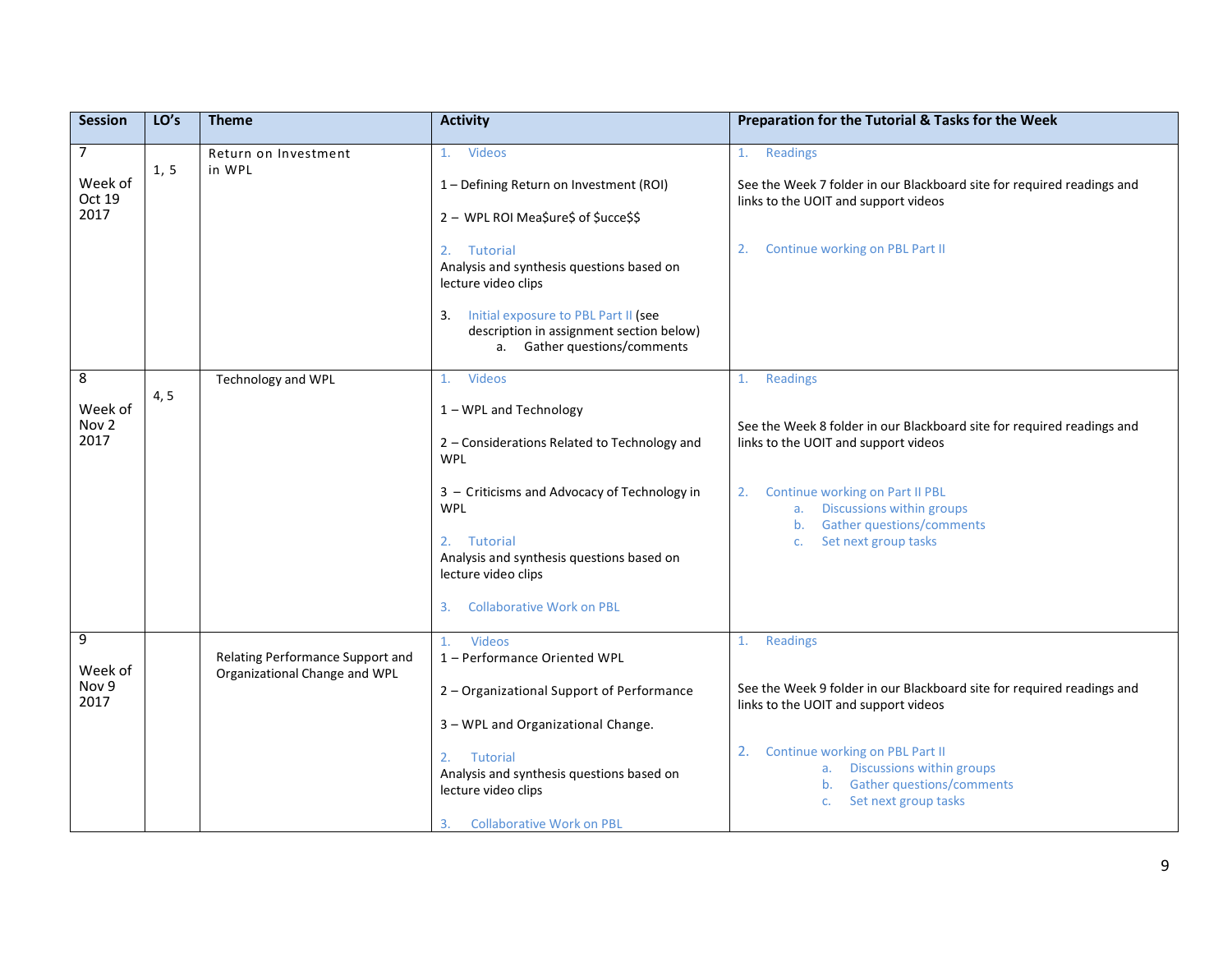| <b>Session</b>                         | LO's          | <b>Theme</b>                                | <b>Activity</b>                                                                                                                                                                                        | Preparation for the Tutorial & Tasks for the Week                                                                                                                                                                                                                                                                                                                                                                                                                                                                                                                                                                                                                   |
|----------------------------------------|---------------|---------------------------------------------|--------------------------------------------------------------------------------------------------------------------------------------------------------------------------------------------------------|---------------------------------------------------------------------------------------------------------------------------------------------------------------------------------------------------------------------------------------------------------------------------------------------------------------------------------------------------------------------------------------------------------------------------------------------------------------------------------------------------------------------------------------------------------------------------------------------------------------------------------------------------------------------|
|                                        |               |                                             |                                                                                                                                                                                                        | Discussion Forum 3: update on A3 and A4 progress<br>3.                                                                                                                                                                                                                                                                                                                                                                                                                                                                                                                                                                                                              |
| 10<br>Week of<br><b>Nov 16</b><br>2017 | 3, 4,<br>5    | PBL Part II Presentations and<br>Discussion | 1. Watch all video clips from all groups.<br>2. Discussions of PBL Part I responses from each<br>group during the synchronous tutorial                                                                 | 1. PBL Part II Conclusion - Assignment 3<br>Create a presentation for the class of your groups PBL response. Upload<br>the link to your presentation to the PBL Part I discussion forum in<br>Blackboard the Friday prior to Week 6. During the Tutorial this week we will<br>be discussing the content of each presentation and providing feedback.<br>A3 Due on Nov 10 - The Friday prior to<br>Week 10 Tutorial Session<br>2. Complete your team assessment for PBL Part II<br>3. Complete your peer assessment (as assigned) for PBL Part II<br>4. Submit A4 - checklist and supporting rationale paper based on your<br>entire PBL<br>A4 Due November 20, 2017 |
| 11<br>Week of<br>Nov 23<br>2017        | 3, 4,<br>5    | Future of WPL                               | Videos<br>$\mathbf{1}$ .<br>1 - Emergent Models for WPL<br>2 - The Organization and Employee Learning<br>Mindset<br>2.<br>Tutorial<br>Analysis and synthesis questions based on<br>lecture video clips | Readings<br>1.<br>See the Week 11 folder in our Blackboard site for required readings<br>and links to the UOIT and support videos<br>2.<br>Assignment 5: Application of Checklist and Recommendations<br>(individual)                                                                                                                                                                                                                                                                                                                                                                                                                                               |
| 12<br>Week of<br>Nov 30<br>2017        | 2, 3,<br>4, 5 | Synthesizing WPL                            | <b>Videos</b><br>1.<br>$1 -$ Fads and Trends<br>2 - Workplace Learning Trends<br>3 - WPL Key Messages<br>2. Tutorial<br>Analysis and synthesis questions based on<br>lecture video clips               | Readings<br>1.<br>See the Week 12 folder in our Blackboard site for required readings<br>and links to the UOIT and support videos<br>A5 Due Dec 7, 2017                                                                                                                                                                                                                                                                                                                                                                                                                                                                                                             |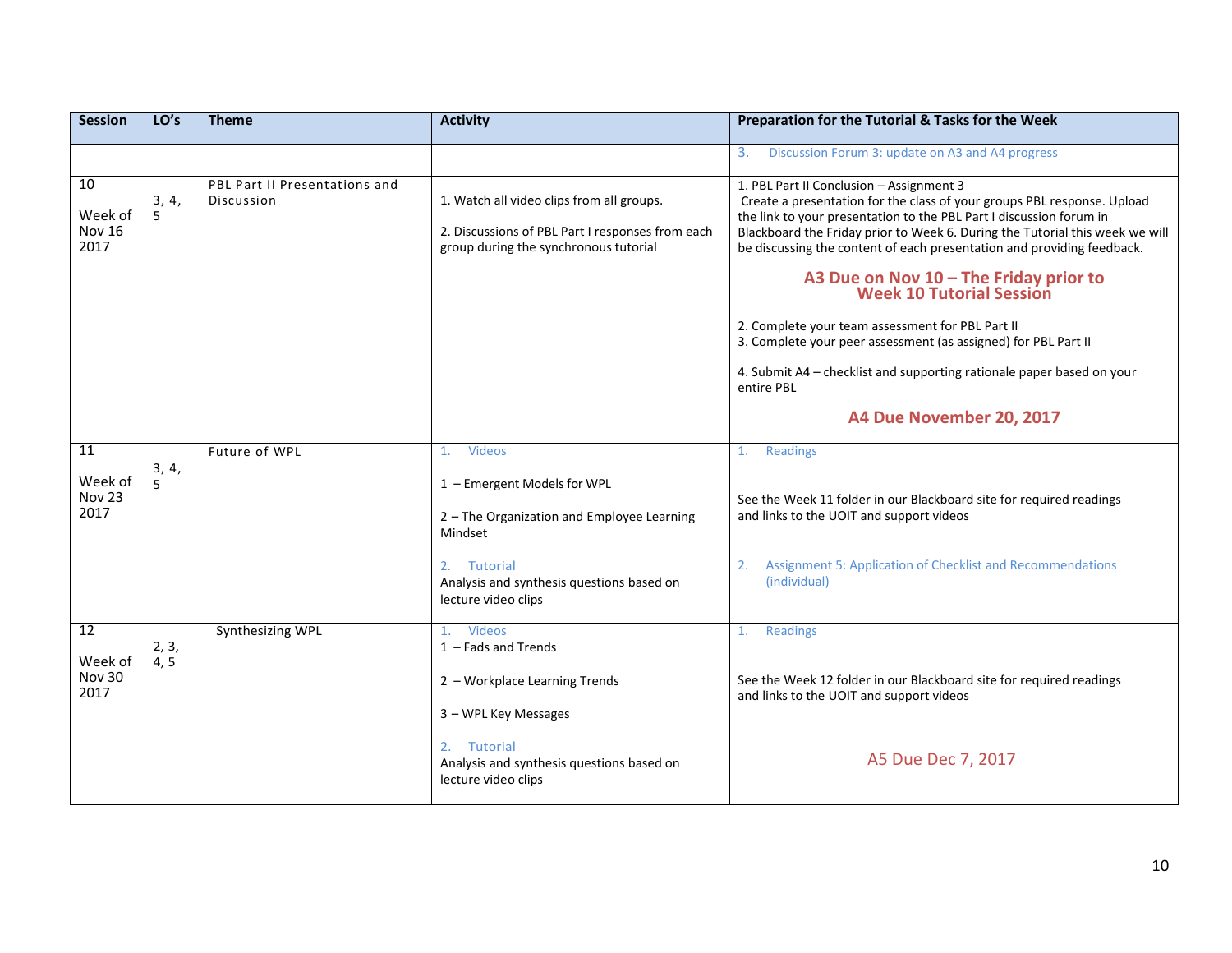NB: It is your responsibility to contact your instructor if you are going to be absent before a tutorial session or if you have any questions or problems about meeting assignments in advance of the due date.

#### **Assignment Descriptions and Assessment**

The following is a description of the components upon which the final assessment will be based and provides an outline of the relative value of each of the components and their criteria. All ideas and resources used that do not originate with you must be cited and referenced using **APA, 6th edition format**.

| Learning<br>Outcome(s)<br><b>Addressed</b> | <b>Assignment</b>                                                | Person     | Value | <b>Brief Description</b><br>NOTE for more detailed description see details below.                                                                                                                                                                                                                                                            |  |
|--------------------------------------------|------------------------------------------------------------------|------------|-------|----------------------------------------------------------------------------------------------------------------------------------------------------------------------------------------------------------------------------------------------------------------------------------------------------------------------------------------------|--|
| $\overline{2}$                             | Assignment 1: Commentary on<br>WPL in your setting               | ndividual  | 5%    | Commentary of WPL in your setting as per assignment directions below.<br>Upload to Blackboard. Assessed as complete/incomplete. It is essential to your completion of the final<br>assignment.                                                                                                                                               |  |
| 1, 3, 5                                    | Assignment 2: PBL Part I Group<br>Presentation                   | Team       | 20%   | Based on PBL criteria given in rubric below, post a link in Blackboard to your completed PBL to class as<br>per assignment description below.<br>Assessed using the PBL assessment rubric provided. Assessment is an equal combination of individual<br>assessment of team members' contribution to A2; peer assessment and self-assessment. |  |
| 3, 4, 5                                    | Assignment 3: PBL Part II group<br>presentation                  | Team       | 20%   | Based on PBL criteria given in rubric below, post a link in Blackboard to your completed PBL to class as<br>per assignment description below.<br>Assessed using the PBL assessment rubric provided. Assessment is an equal combination of individual<br>assessment of team members' contribution to A2; peer assessment and self-assessment. |  |
| 2, 3, 4, 5                                 | Assignment 4: Checklist and<br><b>Supporting Rationale</b>       | Team       | 25%   | Submit your checklist for benchmarks for a WPL approach and the supporting 4-page rationale to<br>Blackboard as per the assignment description below.<br>Assessed by the instructor using the rubric provided. One mark for the team.                                                                                                        |  |
| 1, 2, 3, 4                                 | Assignment 5: Application of<br>checklist and<br>recommendations | Individual | 30%   | Apply the checklist you created as part of your PBL to your own WPL context. Identify the gaps and<br>areas for improvement. Generate a series of recommendations for moving forward in your context as<br>per the assignment descriptions below. Upload to Blackboard.<br>Assessed by the instructor using the rubric provided.             |  |
|                                            |                                                                  |            |       |                                                                                                                                                                                                                                                                                                                                              |  |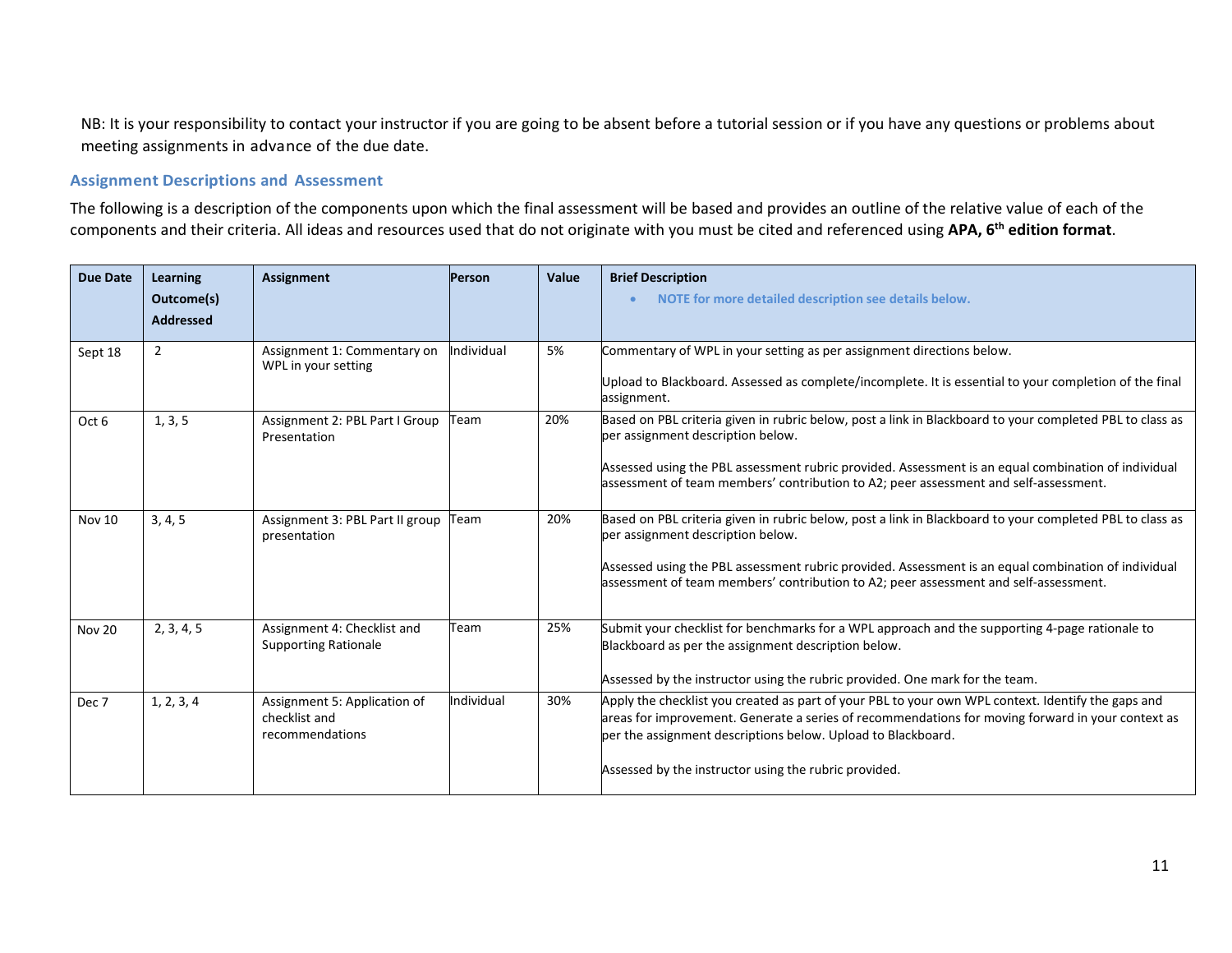# **Assignment 1: Commentary on WPL in Current Context**

## **Description:**

In this short descriptive paper, you are asked to explain how your organization approaches workplace learning. You will need to provide the following:

- A brief overview of the context/setting
- An identification of the methods by which workplace learning is facilitated
- A brief description of some of the issues you see in how your organization is approaching workplace learning
- A short description of what steps, if any, your organization is taking to deal with these issues

To demonstrate your ability to synthesize in a clear and concise manner you are asked to limit your total assignment word count of 700 words. APA format is required and the use of subheadings to guide the reader to the flow of your document is suggested (see APA manual for formatting of subheadings).

This assignment provides the learner with the opportunity to evidence the following course learning outcome:

• LO #2: Examine the range of learning opportunities that exist in modern workplaces.

| Indicator                                                                  | <b>Percent</b> | Incomplete                                                                                                                                                                                                                                                                                                                                                                                                | Complete                                                                                                                                                                                                                                                                                                                                                                          |  |  |
|----------------------------------------------------------------------------|----------------|-----------------------------------------------------------------------------------------------------------------------------------------------------------------------------------------------------------------------------------------------------------------------------------------------------------------------------------------------------------------------------------------------------------|-----------------------------------------------------------------------------------------------------------------------------------------------------------------------------------------------------------------------------------------------------------------------------------------------------------------------------------------------------------------------------------|--|--|
|                                                                            | of mark        |                                                                                                                                                                                                                                                                                                                                                                                                           |                                                                                                                                                                                                                                                                                                                                                                                   |  |  |
| Creates relevant<br>material                                               | 30%            | Material is not clear,<br>1.<br>coherent and organized.<br>Material is not legible,<br>2.<br>not accurate<br>(spelling/grammar) and<br>does not conform to APA<br>style for formal academic<br>writing.<br>There is no<br>3.<br>outline/structure for the<br>reader can follow the<br>main points of the<br>argument or sequence of<br>ideas.<br>Material has not been<br>4.<br>proof read and edited for | 1. Material is clear, coherent<br>and organized.<br>2. Material is legible,<br>accurate<br>(spelling/grammar) and<br>conforms to APA style<br>for formal academic<br>writing.<br>There is a clear<br>3.<br>outline/structure so that<br>the reader can follow the<br>main points of the<br>argument or sequence of<br>ideas.<br>4. Material has been proof<br>read and edited for |  |  |
| Critical thinking                                                          | 35%            | accuracy.<br>The situation is not defied<br>$\mathbf{1}$ .                                                                                                                                                                                                                                                                                                                                                | accuracy.<br>Describes the situation<br>1.                                                                                                                                                                                                                                                                                                                                        |  |  |
| is applied to the<br>description of the<br>integration of<br>knowledge and |                | clearly and concisely with<br>enough background<br>information so that the<br>reader can make an                                                                                                                                                                                                                                                                                                          | clearly and concisely with<br>enough background<br>information so that the<br>reader can make an                                                                                                                                                                                                                                                                                  |  |  |

### **A1 Assessment Rubric**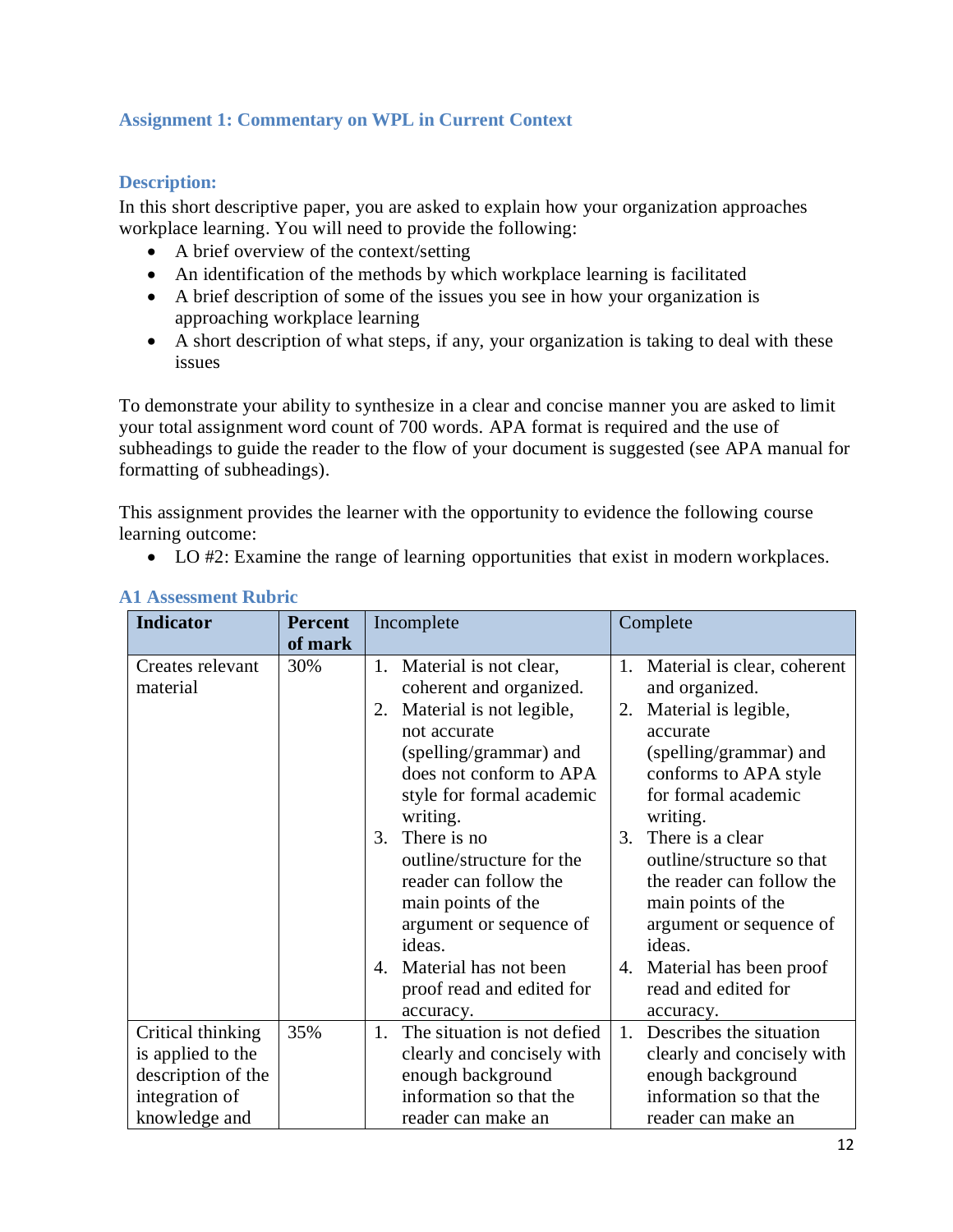| <b>Indicator</b>                                                                                                                                      | <b>Percent</b><br>of mark | Incomplete                                                                                                                                                                                                                                                                                                                                                                                                                                                                                                                                                                                 | Complete                                                                                                                                                                                                                                                                                                                                                                                                                                                                                                                                                                           |
|-------------------------------------------------------------------------------------------------------------------------------------------------------|---------------------------|--------------------------------------------------------------------------------------------------------------------------------------------------------------------------------------------------------------------------------------------------------------------------------------------------------------------------------------------------------------------------------------------------------------------------------------------------------------------------------------------------------------------------------------------------------------------------------------------|------------------------------------------------------------------------------------------------------------------------------------------------------------------------------------------------------------------------------------------------------------------------------------------------------------------------------------------------------------------------------------------------------------------------------------------------------------------------------------------------------------------------------------------------------------------------------------|
| practice                                                                                                                                              |                           | informed decision or is<br>missing entirely.<br>No critical evaluation of<br>1.<br>information and evidence.<br>Does not present various<br>2.<br>perspectives.<br>Overuse of citations to<br>3.<br>create key points.<br>Argument presented does<br>4.<br>not follow a logical<br>progression or is missing<br>entirely.                                                                                                                                                                                                                                                                  | informed decision.<br>1. Critically evaluates<br>information and evidence<br>and presents various<br>perspectives. Documented<br>criticisms are discussed.<br>Uses literature to support<br>2.<br>key points or argument<br>not to create the key<br>points or argument.<br>Argument is presented in<br>3.<br>a clearly refutable manner<br>as both concepts and logic<br>are defined and followed                                                                                                                                                                                 |
| Synthesizes and<br>applies the<br>theories of<br>workplace<br>learning<br>discussed in class<br>to the context<br>and issue $(s)$<br>being discussed. | 35%                       | The recommendations are<br>1.<br>not explained clearly and<br>concisely with enough<br>background information<br>so that the reader can<br>make an informed<br>decision or is missing<br>entirely.<br>The key roles, techniques<br>2.<br>or methods are not<br>present and/or connected<br>to the recommendations<br>in a way that evidences<br>synthesis of the main<br>workplace learning<br>theories and models.<br>Recommendations do not<br>3.<br>discuss and/or analyze<br>social critique and<br>political arguments<br>associated with<br>workplace learning<br>issue(s) examined. | 1. Recommendations are<br>clearly and concisely<br>explained with enough<br>background information<br>so that the reader can<br>make an informed<br>decision.<br>The key roles, techniques<br>2.<br>and methods of<br>workplace learning are<br>evidenced in the<br>recommendations and the<br>rationale connects them in<br>a way that evidences<br>synthesis of the main<br>workplace learning<br>theories and models.<br>Recommendations discuss<br>3.<br>and analyze social<br>critique and political<br>arguments associated with<br>workplace learning<br>issue(s) examined. |

# **PBL Part I**

## **Description:**

In this PBL you will be asked to form groups of no more than four people. In your groups you will need to choose a WPL setting (context) for your PBL (i.e.: higher education; K-12 education;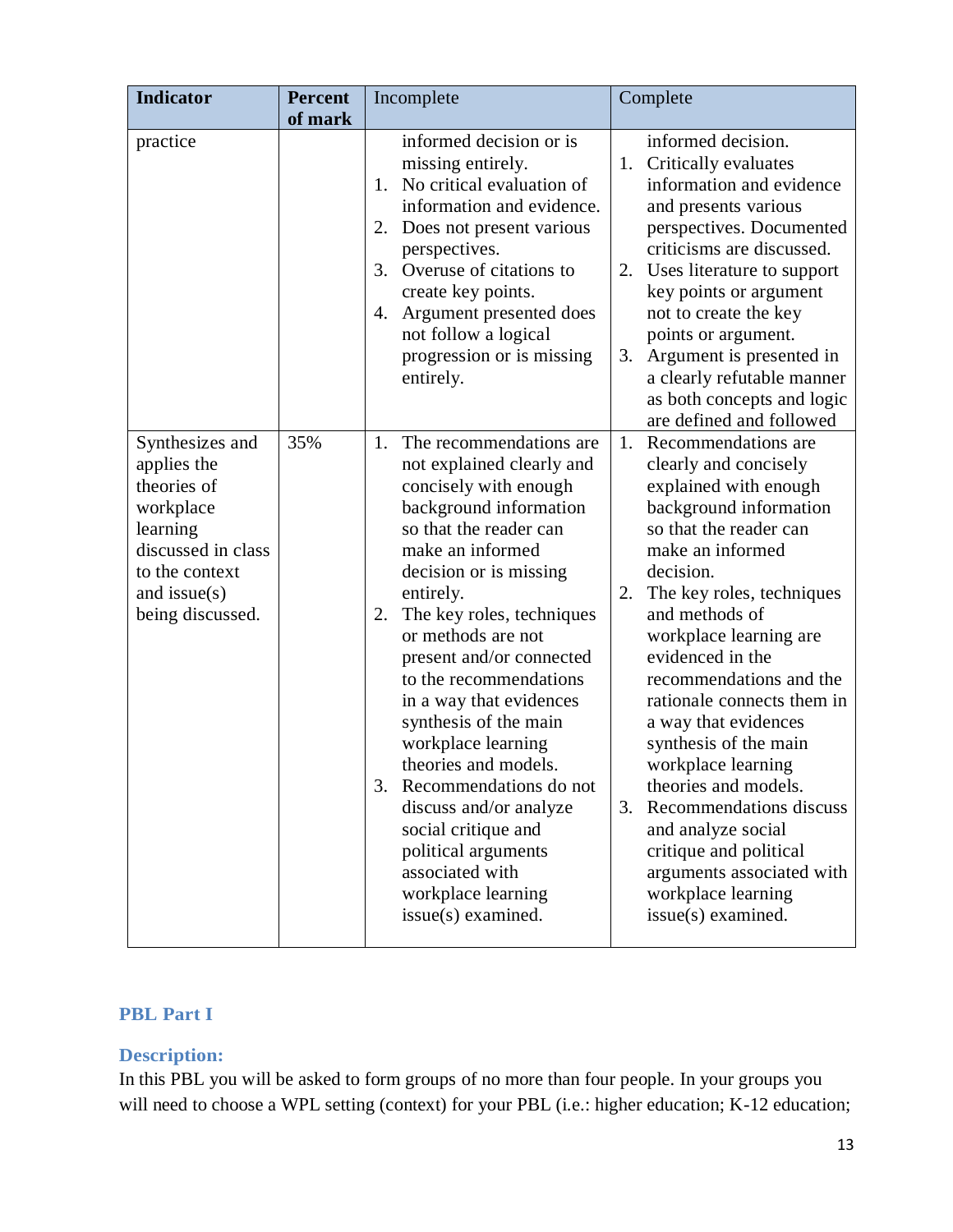government; healthcare; corporate etc.) and then choose an form of WPL that is happening in that setting (i.e.: informal, formal, social, apprenticeship) and investigate and explore aspects of what they are doing; how they are doing it etc. Please review the video on **Preparing for your First PBL** for some tips and suggestions for this assignment.

Prompts to get you started are as follows:

- What approach or aspect of WPL is being examined? In what context?
- What is the rationale(s) for why this sector adopts this approach to WPL?
- What are the predominant theories that inform this sector's approach WPL? o What are the commonalities? What are the differences?
- What are the issues/challenges and successes of this approach to WPL?

This assignment provides the learner with the opportunity to evidence the following course learning outcome:

- LO #1 Describe the roles workplace learning, training, and professional development have played in economic development in the past
- LO #3 Explain techniques and methods associated with workplace learning: performance improvement, hands-on learning, apprenticeship, co-op education, message design, etc.
- LO # 5 Analyze political arguments pertaining to both workplace learning advocacy and social critique of workplace learning programs.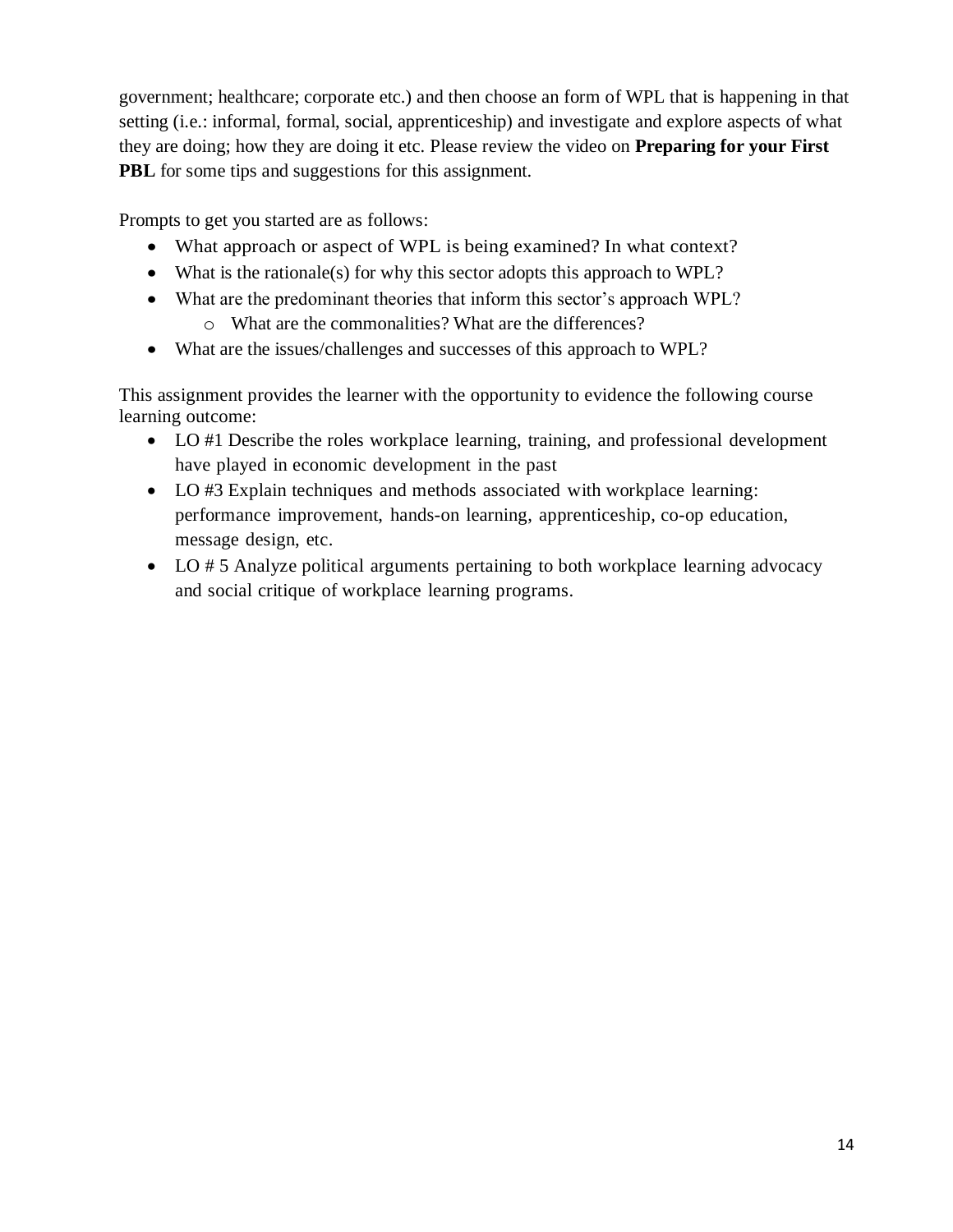| <b>PBL I Assessment Rubric</b> |  |  |  |  |
|--------------------------------|--|--|--|--|
|--------------------------------|--|--|--|--|

| <b>Indicator</b>                                                                                  | Percen | <b>Does Not Meet</b>                                                                                                                                                                                                                                                                                                                                                                                                                        | <b>Approaches</b>                                                                                                                                                                                                                                                                                                                                                                                                                                         | <b>Meets Expectations</b>                                                                                                                                                                                                                                                                                                                                                                                         |  |
|---------------------------------------------------------------------------------------------------|--------|---------------------------------------------------------------------------------------------------------------------------------------------------------------------------------------------------------------------------------------------------------------------------------------------------------------------------------------------------------------------------------------------------------------------------------------------|-----------------------------------------------------------------------------------------------------------------------------------------------------------------------------------------------------------------------------------------------------------------------------------------------------------------------------------------------------------------------------------------------------------------------------------------------------------|-------------------------------------------------------------------------------------------------------------------------------------------------------------------------------------------------------------------------------------------------------------------------------------------------------------------------------------------------------------------------------------------------------------------|--|
|                                                                                                   | t of   | <b>Expectations</b>                                                                                                                                                                                                                                                                                                                                                                                                                         | <b>Expectations</b>                                                                                                                                                                                                                                                                                                                                                                                                                                       |                                                                                                                                                                                                                                                                                                                                                                                                                   |  |
|                                                                                                   | mark   |                                                                                                                                                                                                                                                                                                                                                                                                                                             |                                                                                                                                                                                                                                                                                                                                                                                                                                                           |                                                                                                                                                                                                                                                                                                                                                                                                                   |  |
| Creates<br>relevant<br>material                                                                   | 30%    | Material is not<br>1.<br>clear, coherent<br>and organized.<br>Material is not<br>2.<br>legible, not<br>accurate<br>(spelling/grammar<br>) and does not<br>conform to APA<br>style for formal<br>academic writing.<br>There is no<br>3.<br>outline/structure<br>for the reader can<br>follow the main<br>points of the<br>argument or<br>sequence of ideas.<br>Material has not<br>$1_{-}$<br>been proof read<br>and edited for<br>accuracy. | 1. Material is<br>somewhat clear,<br>coherent and<br>organized.<br>Material is<br>2.<br>somewhat legible,<br>accurate<br>(spelling/grammar<br>) and generally<br>conforms to APA<br>style for formal<br>academic writing.<br>There is an<br>3.<br>outline/structure<br>but it needs some<br>work for the<br>reader can follow<br>the main points of<br>the argument or<br>sequence of ideas.<br>4. Material has not<br>been well proof<br>read and edited | 1. Material is clear,<br>coherent and<br>organized.<br>Material is<br>2.<br>legible, accurate<br>(spelling/grammar<br>) and conforms to<br>APA style for<br>formal academic<br>writing.<br>There is a clear<br>3.<br>outline/structure<br>so that the reader<br>can follow the<br>main points of the<br>argument or<br>sequence of ideas.<br>Material has been<br>4.<br>proof read and<br>edited for<br>accuracy. |  |
| Critical<br>thinking is<br>applied to<br>the<br>integration<br>οf<br>knowledge<br>and<br>practice | 35%    | 1. Does not<br>challenge<br>assumptions in<br>own, peer or<br>professional<br>opinion.<br>No critical<br>2.<br>evaluation of<br>information and<br>evidence.<br>Does not present<br>3.<br>various<br>perspectives.<br>4. Does not use<br>literature in a way<br>that provides a<br>holistic picture of<br>the potential<br>perspectives on an<br>issue or problem.                                                                          | for accuracy.<br>Sometimes<br>1.<br>challenges<br>assumptions in<br>own, peer or<br>professional<br>opinion.<br>Somewhat<br>2.<br>critically<br>evaluates<br>information and<br>evidence.<br>Presents some<br>3.<br>various<br>perspectives and<br>discusses some<br>documented<br>criticisms.<br>4. Uses literature in<br>a way that<br>provides pictures                                                                                                | 1. Challenges<br>assumptions in<br>own, peer or<br>professional<br>opinion.<br>2. Critically<br>evaluates<br>information and<br>evidence and<br>presents various<br>perspectives.<br>Documented<br>criticisms are<br>discussed.<br>Uses literature in<br>3.<br>a way that<br>provides a holistic<br>picture of the<br>potential<br>perspectives on an                                                             |  |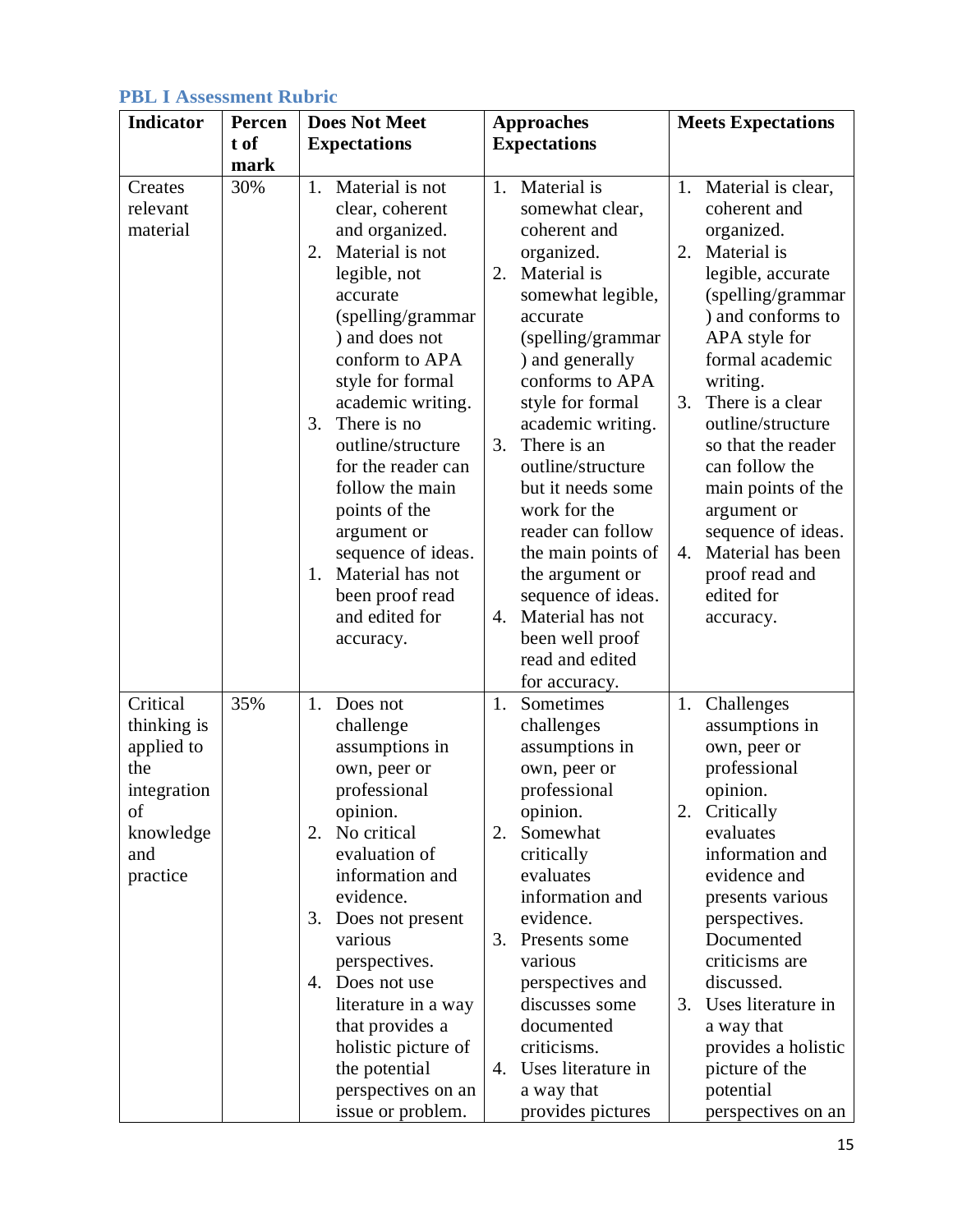|                                                                                                                                                                 |     | 4.             | Argument<br>presented does<br>not follow a<br>logical<br>progression or is<br>missing entirely.                                                                                                                                                                                                                                                                                                                                                                                                                                                     | 5.                   | of the potential<br>perspectives on an<br>issue or problem<br>but no attempt<br>made to provide a<br>holistic integrated<br>perspective.<br>Argument<br>presented would<br>benefit from<br>further refinement<br>to ensure that the<br>concepts and<br>logic are clear.                                                                                                                                                                                                                                                                                                                                                  | 4.<br>5.       | issue or problem.<br>Uses literature to<br>support key points<br>or argument not to<br>create the key<br>points or<br>argument.<br>Argument is<br>presented in a<br>clearly refutable<br>manner as both<br>concepts and<br>logic are defined<br>and followed                                                                                                                                                                                                                                   |
|-----------------------------------------------------------------------------------------------------------------------------------------------------------------|-----|----------------|-----------------------------------------------------------------------------------------------------------------------------------------------------------------------------------------------------------------------------------------------------------------------------------------------------------------------------------------------------------------------------------------------------------------------------------------------------------------------------------------------------------------------------------------------------|----------------------|--------------------------------------------------------------------------------------------------------------------------------------------------------------------------------------------------------------------------------------------------------------------------------------------------------------------------------------------------------------------------------------------------------------------------------------------------------------------------------------------------------------------------------------------------------------------------------------------------------------------------|----------------|------------------------------------------------------------------------------------------------------------------------------------------------------------------------------------------------------------------------------------------------------------------------------------------------------------------------------------------------------------------------------------------------------------------------------------------------------------------------------------------------|
| Synthesize<br>s and<br>applies the<br>theories of<br>workplace<br>learning<br>discussed<br>in class to<br>the context<br>and<br>issue(s)<br>being<br>discussed. | 35% | 1.<br>2.<br>3. | The issue(s) is not<br>defined clearly<br>and concisely<br>with enough<br>background<br>information so<br>that the reader<br>can make an<br>informed decision<br>or is missing<br>entirely.<br>Does not identify<br>the key roles,<br>techniques or<br>methods and<br>connect them in a<br>way that<br>evidences<br>synthesis of the<br>main workplace<br>learning theories<br>and models.<br>Does not discuss<br>and/or analyze<br>social critique and<br>political<br>arguments<br>associated with<br>workplace<br>learning issue(s)<br>examined. | 1.<br>2.<br>3.<br>4. | $Issue(s)$ are<br>somewhat clearly<br>defined but would<br>benefit from<br>further clarify.<br>Some background<br>information is<br>provided in order<br>for the reader to<br>make an informed<br>decision but more<br>work here would<br>be helpful.<br>The key roles,<br>techniques and<br>methods are<br>somewhat<br>identified.<br>The key concerns<br>are somewhat<br>connected to the<br>options and<br>recommendations<br>in a way that<br>evidences<br>synthesis of the<br>main online<br>learning theories<br>and models<br>discussed in class.<br>Somewhat<br>discusses and<br>analyzes social<br>critique and | 1.<br>2.<br>3. | Defines the<br>issue(s) clearly<br>and concisely<br>with enough<br>background<br>information so<br>that the reader can<br>make an informed<br>decision.<br>Identifies the key<br>roles, techniques<br>and methods and<br>connects them in<br>a way that<br>evidences<br>synthesis of the<br>main workplace<br>learning theories<br>and models.<br>Discusses and<br>analyzes social<br>critique and<br>political<br>arguments<br>associated with<br>workplace<br>learning issue(s)<br>examined. |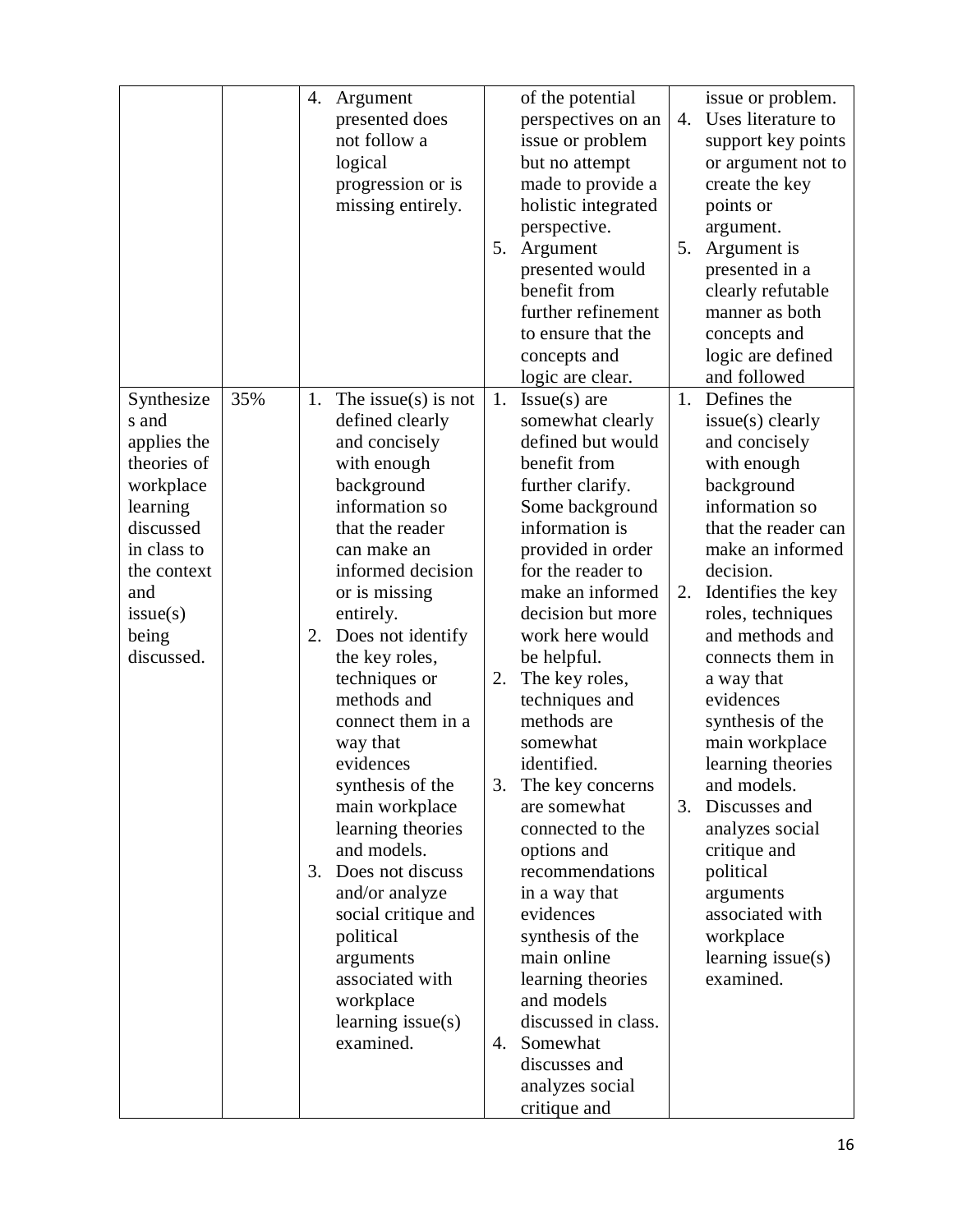|  | political           |  |
|--|---------------------|--|
|  | arguments           |  |
|  | associated with     |  |
|  | workplace           |  |
|  | learning $issue(s)$ |  |
|  | examined and/or     |  |
|  | lightly covers      |  |
|  | these areas.        |  |

# **PBL Part II**

# **Description:**

In this PBL you are continuing on with your examination of WPL used in the context and manner in PBL Part I adding in the lenses of return on investment (ROI); the range and affordances of technology and, the social critique/political arguments of workplace learning programs.

Prompts to get you started include:

- What approach to ROI is used by WPL in the context of Part I of your PBL?
- What is the rationale (s) for why this sector approaches ROI in this manner?
- What are some issues/challenges and successes of the approach to ROI?
- What range of technology is used for WPL in the context of Part I of your PBL?
- What are some issues/ challenges and successes of the technology range chosen?
- Analyze political arguments pertaining to both workplace learning advocacy and social critique of workplace learning programs.

This assignment provides the learner with the opportunity to evidence the following course learning outcome:

- LO #3 Explain techniques and methods associated with workplace learning: performance improvement, hands-on learning, apprenticeship, co-op education, message design, etc.
- LO #4 Critiques the place of digital learning technologies in workplace learning.
- LO # 5 Analyze political arguments pertaining to both workplace learning advocacy and social critique of workplace learning programs.

| <b>Indicator</b>                | Percen<br>t of<br>mark | <b>Does Not Meet</b><br><b>Expectations</b>                                                               | <b>Approaches</b><br><b>Expectations</b>                                                         | <b>Meets Expectations</b>                                                                                          |
|---------------------------------|------------------------|-----------------------------------------------------------------------------------------------------------|--------------------------------------------------------------------------------------------------|--------------------------------------------------------------------------------------------------------------------|
| Creates<br>relevant<br>material | 30%                    | Material is not<br>clear, coherent<br>and organized.<br>Material is not<br>2.<br>legible, not<br>accurate | Material is<br>somewhat clear,<br>coherent and<br>organized.<br>Material is<br>somewhat legible, | 1. Material is clear,<br>coherent and<br>organized.<br>Material is<br>2.<br>legible, accurate<br>(spelling/grammar |

## **PBL II Assessment Rubric**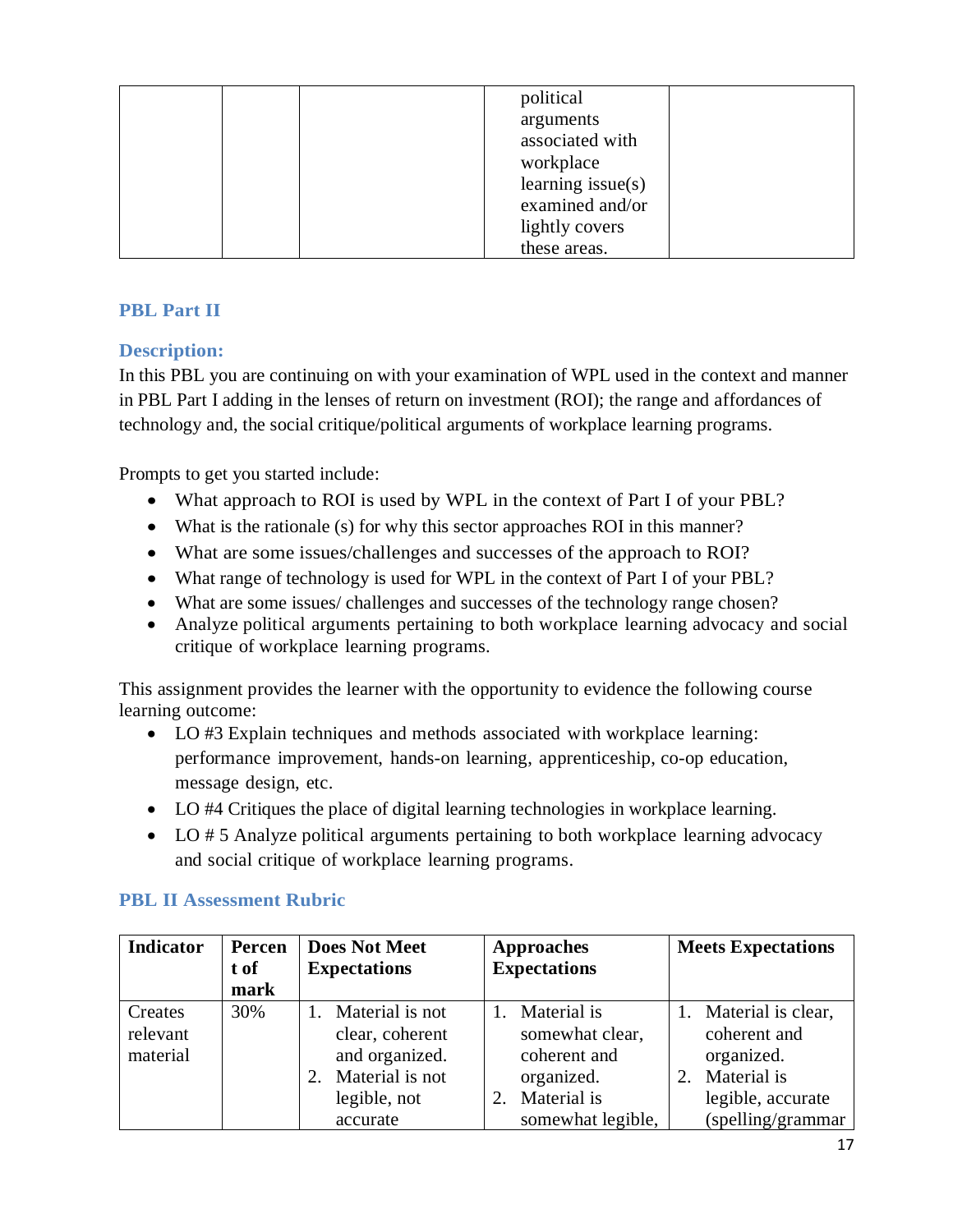|                                                                                                   |     | 3.<br>2.                         | (spelling/grammar<br>) and does not<br>conform to APA<br>style for formal<br>academic writing.<br>There is no<br>outline/structure<br>for the reader can<br>follow the main<br>points of the<br>argument or<br>sequence of ideas.<br>Material has not<br>been proof read<br>and edited for<br>accuracy.                                                                                                                                                                                  | 3.<br>$\mathbf{4}$ .       | accurate<br>(spelling/grammar<br>) and generally<br>conforms to APA<br>style for formal<br>academic writing.<br>There is an<br>outline/structure<br>but it needs some<br>work for the<br>reader can follow<br>the main points of<br>the argument or<br>sequence of ideas.<br>Material has not<br>been well proof<br>read and edited<br>for accuracy.                                                                                                                         | 3.<br>4.                   | ) and conforms to<br>APA style for<br>formal academic<br>writing.<br>There is a clear<br>outline/structure<br>so that the reader<br>can follow the<br>main points of the<br>argument or<br>sequence of ideas.<br>Material has been<br>proof read and<br>edited for<br>accuracy.                                                                                                                                                                                                             |
|---------------------------------------------------------------------------------------------------|-----|----------------------------------|------------------------------------------------------------------------------------------------------------------------------------------------------------------------------------------------------------------------------------------------------------------------------------------------------------------------------------------------------------------------------------------------------------------------------------------------------------------------------------------|----------------------------|------------------------------------------------------------------------------------------------------------------------------------------------------------------------------------------------------------------------------------------------------------------------------------------------------------------------------------------------------------------------------------------------------------------------------------------------------------------------------|----------------------------|---------------------------------------------------------------------------------------------------------------------------------------------------------------------------------------------------------------------------------------------------------------------------------------------------------------------------------------------------------------------------------------------------------------------------------------------------------------------------------------------|
| Critical<br>thinking is<br>applied to<br>the<br>integration<br>of<br>knowledge<br>and<br>practice | 35% | 1.<br>2.<br>3.<br>4.<br>5.<br>6. | Does not<br>challenge<br>assumptions in<br>own, peer or<br>professional<br>opinion.<br>No critical<br>evaluation of<br>information and<br>evidence.<br>Does not present<br>various<br>perspectives.<br>Does not use<br>literature in a way<br>that provides a<br>holistic picture of<br>the potential<br>perspectives on an<br>issue or problem.<br>Argument<br>presented does<br>not follow a<br>logical<br>progression or is<br>missing entirely.<br>Does not critique<br>the place of | 1.<br>2.<br>3.<br>4.<br>5. | Sometimes<br>challenges<br>assumptions in<br>own, peer or<br>professional<br>opinion.<br>Somewhat<br>critically<br>evaluates<br>information and<br>evidence.<br>Presents some<br>various<br>perspectives and<br>discusses some<br>documented<br>criticisms.<br>Uses literature in<br>a way that<br>provides pictures<br>of the potential<br>perspectives on an<br>issue or problem<br>but no attempt<br>made to provide a<br>holistic integrated<br>perspective.<br>Argument | 1.<br>2.<br>3.<br>4.<br>5. | Challenges<br>assumptions in<br>own, peer or<br>professional<br>opinion.<br>Critically<br>evaluates<br>information and<br>evidence and<br>presents various<br>perspectives.<br>Documented<br>criticisms are<br>discussed.<br>Uses literature in<br>a way that<br>provides a holistic<br>picture of the<br>potential<br>perspectives on an<br>issue or problem.<br>Uses literature to<br>support key points<br>or argument not to<br>create the key<br>points or<br>argument.<br>Argument is |
|                                                                                                   |     |                                  | digital learning<br>technologies in                                                                                                                                                                                                                                                                                                                                                                                                                                                      |                            | presented would<br>benefit from                                                                                                                                                                                                                                                                                                                                                                                                                                              |                            | presented in a<br>clearly refutable                                                                                                                                                                                                                                                                                                                                                                                                                                                         |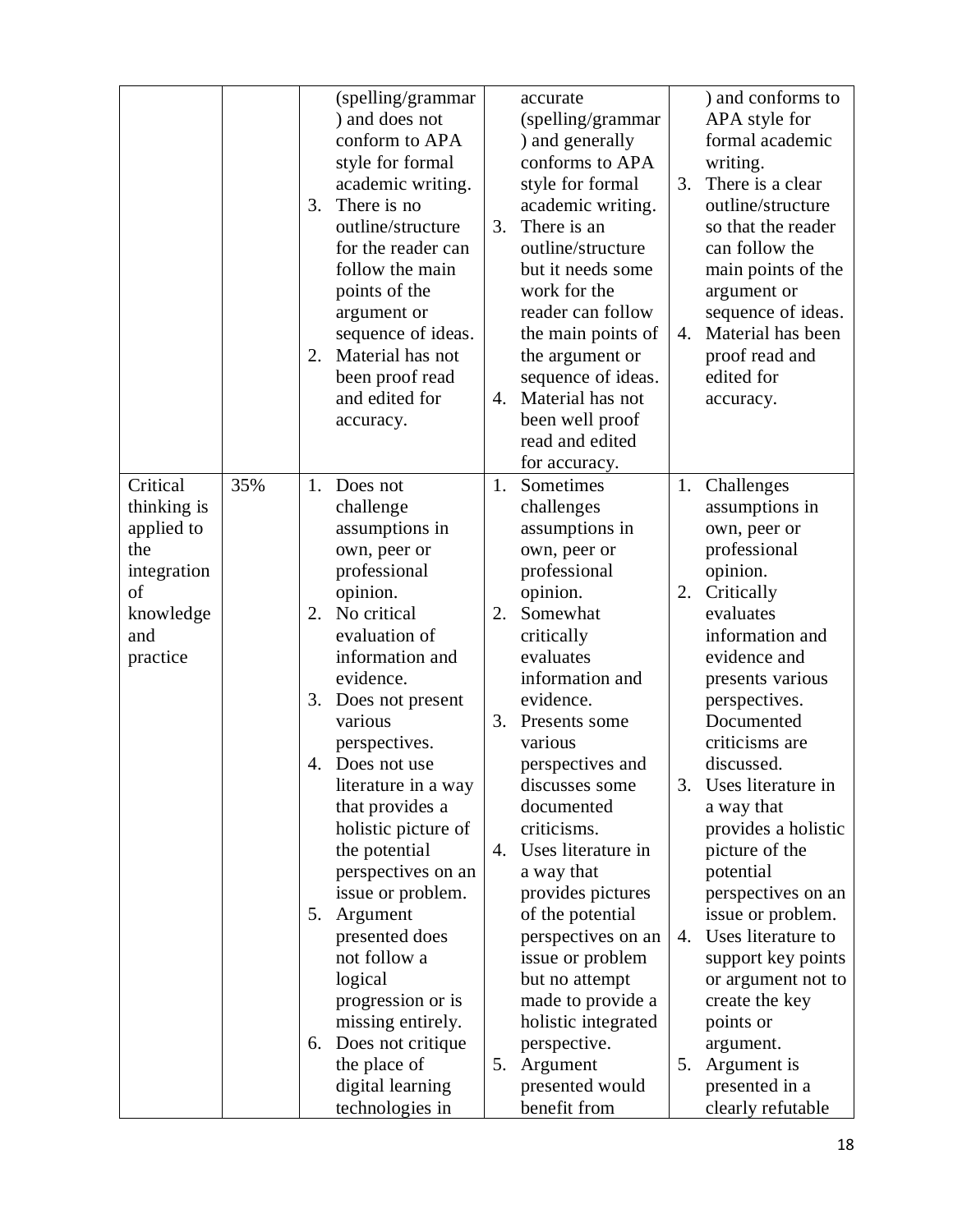|                                                                                                                                                                 |     |          | workplace<br>learning                                                                                                                                                                                                                                                                                                                                                                                                                                                                                                                                    | 6.                   | further refinement<br>to ensure that the<br>concepts and<br>logic are clear.<br>Somewhat<br>critiques the place<br>of digital learning<br>technologies in<br>workplace<br>learning.                                                                                                                                                                                                                                                                                                                                                                                                                                                                                                | 6.             | manner as both<br>concepts and<br>logic are defined<br>and followed.<br>Critiques the<br>place of digital<br>learning<br>technologies in<br>workplace<br>learning.                                                                                                                                                                                                                                                                                                                             |
|-----------------------------------------------------------------------------------------------------------------------------------------------------------------|-----|----------|----------------------------------------------------------------------------------------------------------------------------------------------------------------------------------------------------------------------------------------------------------------------------------------------------------------------------------------------------------------------------------------------------------------------------------------------------------------------------------------------------------------------------------------------------------|----------------------|------------------------------------------------------------------------------------------------------------------------------------------------------------------------------------------------------------------------------------------------------------------------------------------------------------------------------------------------------------------------------------------------------------------------------------------------------------------------------------------------------------------------------------------------------------------------------------------------------------------------------------------------------------------------------------|----------------|------------------------------------------------------------------------------------------------------------------------------------------------------------------------------------------------------------------------------------------------------------------------------------------------------------------------------------------------------------------------------------------------------------------------------------------------------------------------------------------------|
| Synthesize<br>s and<br>applies the<br>theories of<br>workplace<br>learning<br>discussed<br>in class to<br>the context<br>and<br>issue(s)<br>being<br>discussed. | 35% | 1.<br>2. | The issue(s) is not<br>defined clearly<br>and concisely<br>with enough<br>background<br>information so<br>that the reader<br>can make an<br>informed decision<br>or is missing<br>entirely.<br>Does not identify<br>the key roles,<br>techniques or<br>methods and<br>connect them in a<br>way that<br>evidences<br>synthesis of the<br>main workplace<br>learning theories<br>and models.<br>3. Does not discuss<br>and/or analyze<br>social critique and<br>political<br>arguments<br>associated with<br>workplace<br>learning $issue(s)$<br>examined. | 1.<br>2.<br>3.<br>4. | $Issue(s)$ are<br>somewhat clearly<br>defined but would<br>benefit from<br>further clarify.<br>Some background<br>information is<br>provided in order<br>for the reader to<br>make an informed<br>decision but more<br>work here would<br>be helpful.<br>The key roles,<br>techniques and<br>methods are<br>somewhat<br>identified.<br>The key concerns<br>are somewhat<br>connected to the<br>options and<br>recommendations<br>in a way that<br>evidences<br>synthesis of the<br>main online<br>learning theories<br>and models<br>discussed in class.<br>Somewhat<br>discusses and<br>analyzes social<br>critique and<br>political<br>arguments<br>associated with<br>workplace | 1.<br>2.<br>3. | Defines the<br>issue(s) clearly<br>and concisely<br>with enough<br>background<br>information so<br>that the reader can<br>make an informed<br>decision.<br>Identifies the key<br>roles, techniques<br>and methods and<br>connects them in<br>a way that<br>evidences<br>synthesis of the<br>main workplace<br>learning theories<br>and models.<br>Discusses and<br>analyzes social<br>critique and<br>political<br>arguments<br>associated with<br>workplace<br>learning issue(s)<br>examined. |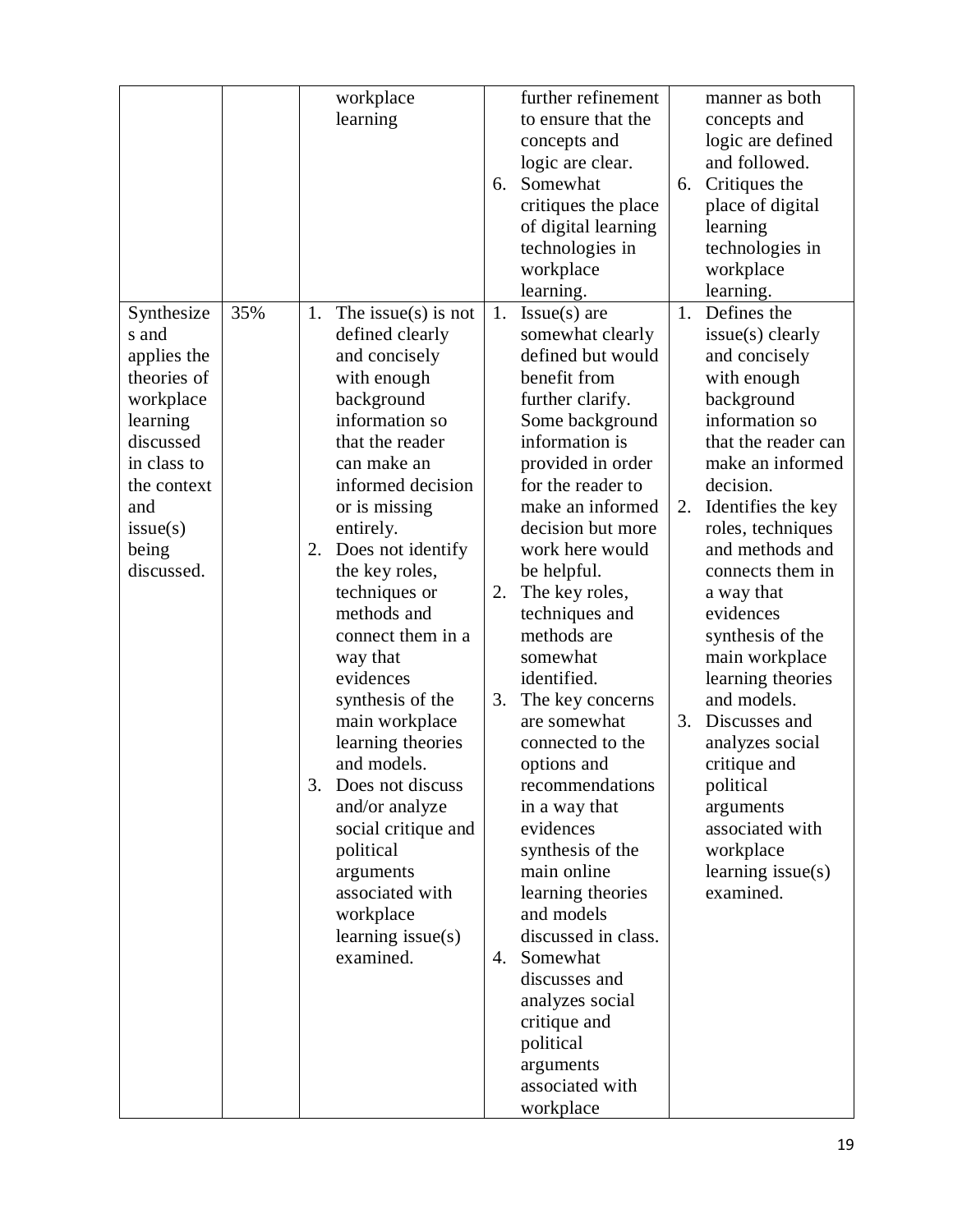|  | learning issue $(s)$<br>examined and/or |  |
|--|-----------------------------------------|--|
|  | lightly covers                          |  |
|  | these areas.                            |  |

## **Group Member Assessment Rubric for PBL Contribution**

Each member of your PBL group will be asked to complete the group assessment and submit it to the instructor following his or her presentation. NOTE: This rubric will be in Blackboard as an MS Word document, which you can download, fill in and upload upon completion.

Please rate your group members on the relative contributions that were made in preparing and presenting your PBL. Please be candid in your assessment. Your ratings will not be disclosed to other students. In rating your group members use a one to five point scale, where **5 = Superior; 4**   $=$  Above Average;  $3 =$  Average;  $2 =$  below average;  $1 =$  weak.

| <b>Criteria</b>                 | Yourself                     | Group<br><b>Member 1</b> | Group<br><b>Member 2</b> | Group<br><b>Member 3</b> |
|---------------------------------|------------------------------|--------------------------|--------------------------|--------------------------|
|                                 | <i>(insert</i><br>name here) | <i>(insert)</i>          | <i>(insert)</i>          | (insert name             |
|                                 |                              | name here)               | name here)               | here)                    |
| Participated fully in group     |                              |                          |                          |                          |
| discussions and meetings.       |                              |                          |                          |                          |
| Helped to keep the group        |                              |                          |                          |                          |
| focused on the task based on    |                              |                          |                          |                          |
| the assignment description.     |                              |                          |                          |                          |
| Contributed useful and creative |                              |                          |                          |                          |
| ideas to the development of the |                              |                          |                          |                          |
| presentation.                   |                              |                          |                          |                          |
| Critically evaluated            |                              |                          |                          |                          |
| information and evidence and    |                              |                          |                          |                          |
| presented various perspectives  |                              |                          |                          |                          |
| to the group.                   |                              |                          |                          |                          |
| Quantity of work done.          |                              |                          |                          |                          |
| Quality of work done was to     |                              |                          |                          |                          |
| the desired standard and        |                              |                          |                          |                          |
| reflected the assignment        |                              |                          |                          |                          |
| assessment criteria.            |                              |                          |                          |                          |
| Contributed to the delivery of  |                              |                          |                          |                          |
| the presentation in a creative  |                              |                          |                          |                          |
| and supportive manner.          |                              |                          |                          |                          |
| Contributed to the class        |                              |                          |                          |                          |
| discussion of the presentation; |                              |                          |                          |                          |
| answered questions on the topic |                              |                          |                          |                          |
| and furthered understandings.   |                              |                          |                          |                          |
| <b>Total</b>                    |                              |                          |                          |                          |
|                                 |                              |                          |                          |                          |

Insert your peers' names in the chart below with one name at the top of each column.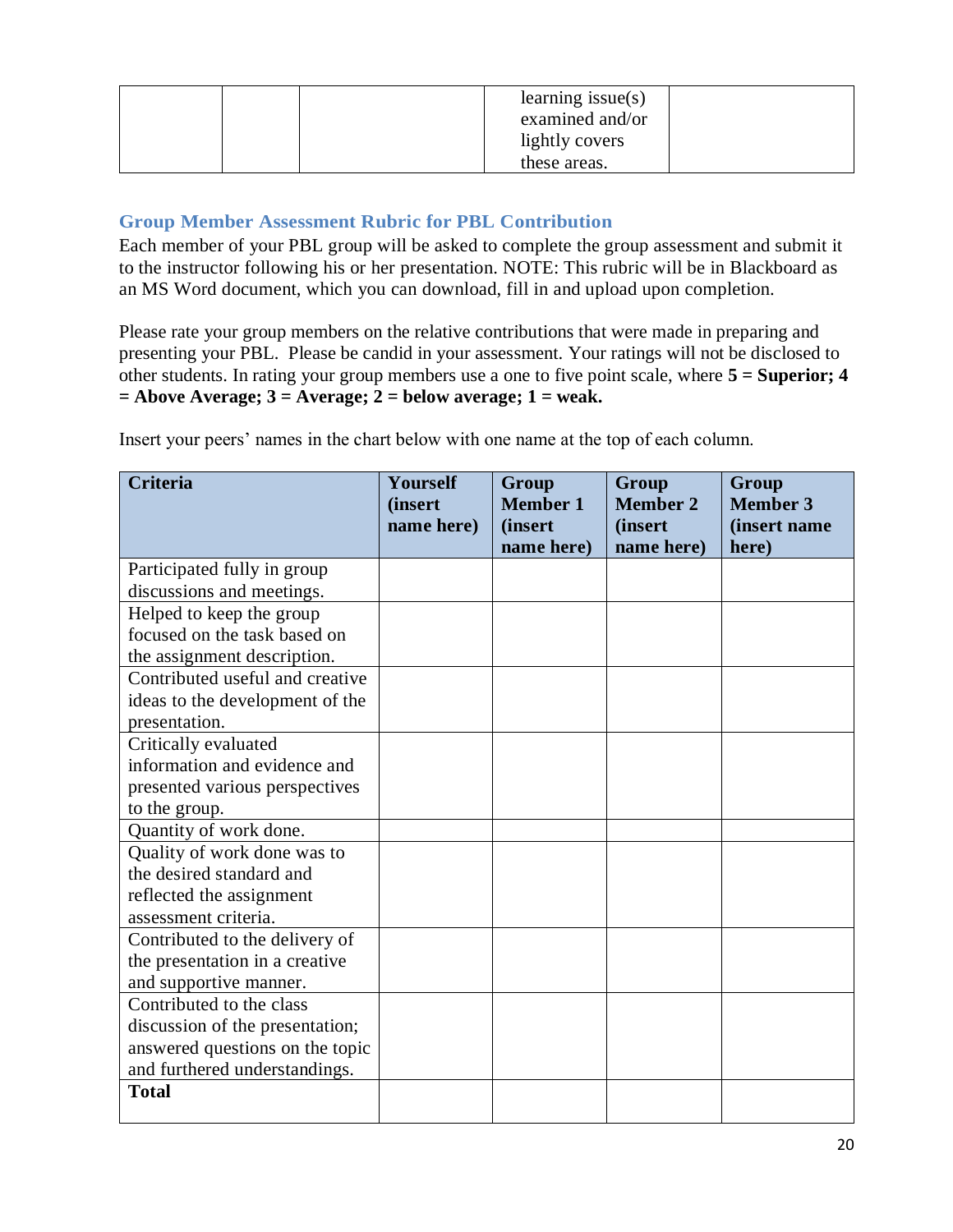Comments: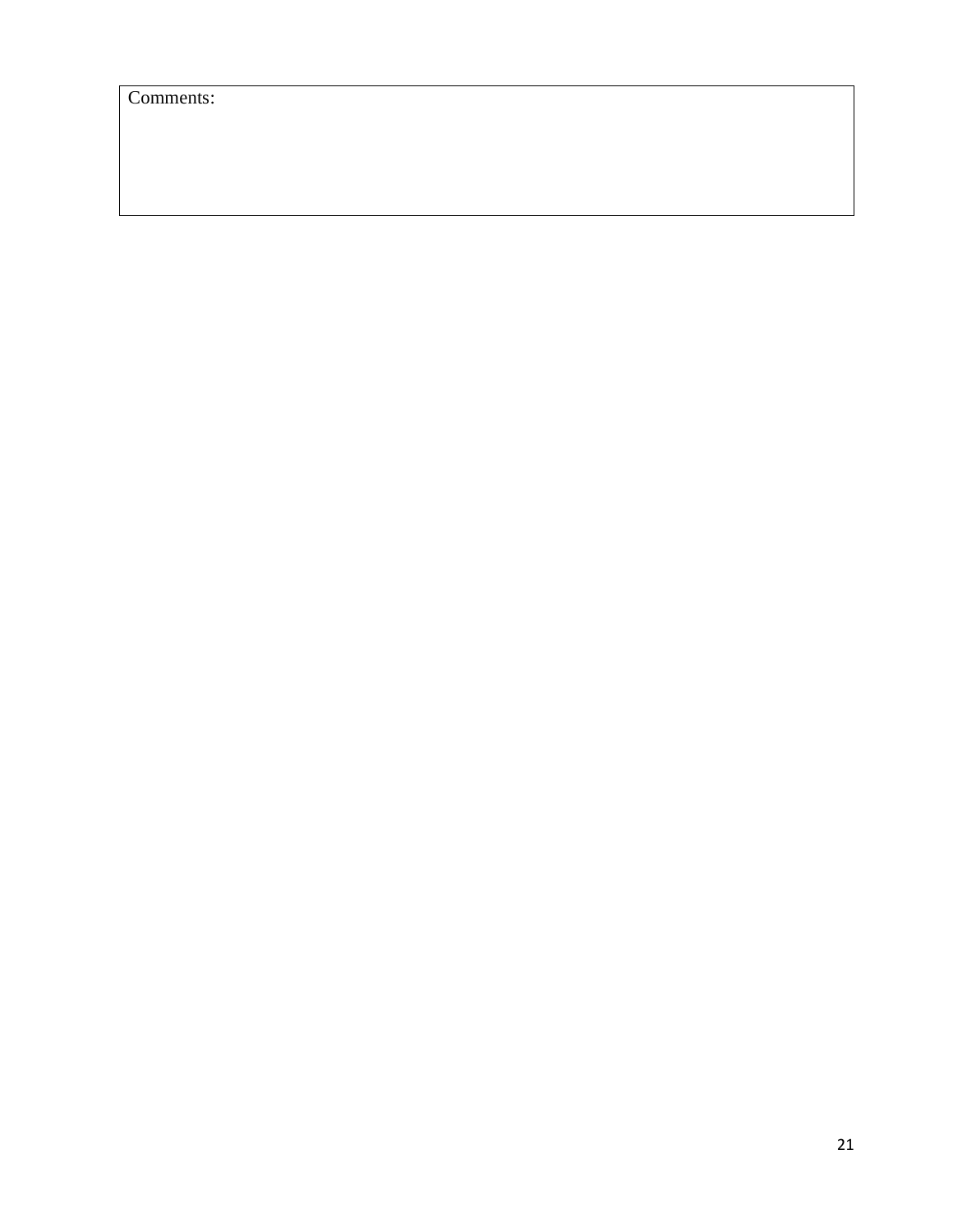# **Assignment 4: Checklist and Supporting Rationale Rubric - Team**

Based on your experience in PBL I and PBL II as a group create a checklist for embarking on workplace learning in an organization. You will need to create a document that provides the supporting rationale, grounded in the literature of the field for the items on your checklist. APA format is required for the supporting rationale document.

This assignment provides the learner with the opportunity to evidence the following course learning outcome:

- LO # 2 Examine the range of learning opportunities that exist in modern workplaces.
- LO #3 Explain techniques and methods associated with workplace learning: performance improvement, hands-on learning, apprenticeship, co-op education, message design, etc.
- LO #4 Critiques the place of digital learning technologies in workplace learning.
- LO # 5 Analyze political arguments pertaining to both workplace learning advocacy and social critique of workplace learning programs.

| Indicator | Percen | <b>Does Not Meet</b>   | <b>Approaches</b>                | <b>Meets Expectations</b>             |
|-----------|--------|------------------------|----------------------------------|---------------------------------------|
|           | t of   | <b>Expectations</b>    | <b>Expectations</b>              |                                       |
|           | mark   |                        |                                  |                                       |
| Creates   | 30%    | Material is not<br>1.  | Material is<br>1.                | 1. Material is clear,                 |
| relevant  |        | clear, coherent        | somewhat clear,                  | coherent and                          |
| material  |        | and organized.         | coherent and                     | organized.                            |
|           |        | Material is not<br>2.  | organized.                       | $\overline{2}$ .<br>Material is       |
|           |        | legible, not           | Material is<br>2.                | legible, accurate                     |
|           |        | accurate               | somewhat legible,                | (spelling/grammar                     |
|           |        | (spelling/grammar      | accurate                         | ) and conforms to                     |
|           |        | ) and does not         | (spelling/grammar                | APA style for                         |
|           |        | conform to APA         | ) and generally                  | formal academic                       |
|           |        | style for formal       | conforms to APA                  | writing.                              |
|           |        | academic writing.      | style for formal                 | There is a clear<br>3.                |
|           |        | There is no<br>3.      | academic writing.                | outline/structure                     |
|           |        | outline/structure      | There is an<br>3.                | so that the reader                    |
|           |        | for the reader can     | outline/structure                | can follow the                        |
|           |        | follow the main        | but it needs some                | main points of the                    |
|           |        | points of the          | work for the                     | argument or                           |
|           |        | argument or            | reader can follow                | sequence of ideas.                    |
|           |        | sequence of ideas.     | the main points of               | Material has been<br>$\overline{4}$ . |
|           |        | Material has not<br>3. | the argument or                  | proof read and                        |
|           |        | been proof read        | sequence of ideas.               | edited for                            |
|           |        | and edited for         | Material has not<br>$\mathbf{4}$ | accuracy.                             |
|           |        | accuracy.              | been well proof                  |                                       |
|           |        |                        | read and edited                  |                                       |
|           |        |                        | for accuracy.                    |                                       |
| Critical  | 35%    | No critical<br>1.      | 1.<br>Somewhat                   | 2.<br>Critically                      |

## **Checklist and Supporting Rationale Assignment Rubric**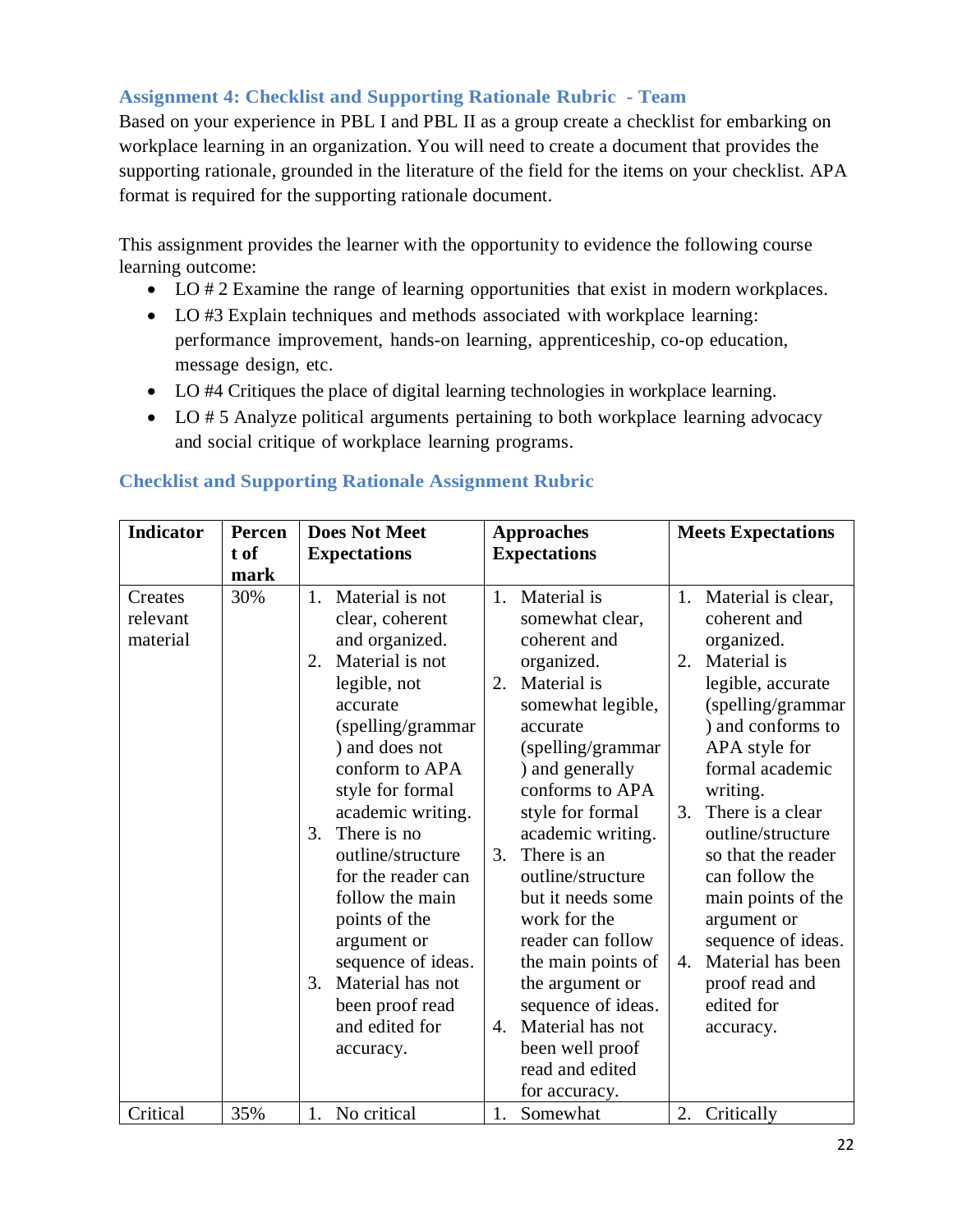| thinking is |     |    | evaluation of       |    | critically                          |    | evaluates                           |
|-------------|-----|----|---------------------|----|-------------------------------------|----|-------------------------------------|
| applied to  |     |    | information and     |    | evaluates                           |    | information and                     |
| the         |     |    | evidence.           |    | information and                     |    | evidence and                        |
| integration |     | 2. | Does not present    |    | evidence.                           |    | presents various                    |
| of          |     |    | various             | 2. | Presents some                       |    | perspectives.                       |
| knowledge   |     |    | perspectives.       |    | various                             |    | Documented                          |
| and         |     | 3. | Does not use        |    | perspectives and                    |    | criticisms are                      |
| practice    |     |    | literature in a way |    | discusses some                      |    | discussed.                          |
|             |     |    | that provides a     |    | documented                          | 3. | Uses literature in                  |
|             |     |    | holistic rationale  |    | criticisms.                         |    | a way that                          |
|             |     |    | for items in the    | 1. | Uses literature in                  |    | provides a holistic                 |
|             |     |    | checklist.          |    | a way that                          |    | rationale for the                   |
|             |     | 4. | Checklist           |    | provides pictures                   |    | items in the                        |
|             |     |    | presented does      |    | of the potential                    |    | checklist.                          |
|             |     |    | not follow a        |    | perspectives on an                  | 4. | Uses literature to                  |
|             |     |    | logical             |    | issue or problem                    |    | support key points                  |
|             |     |    | progression or is   |    | but little or no                    |    | or argument not to                  |
|             |     |    | missing entirely.   |    | attempt made to                     |    | create the key                      |
|             |     |    |                     |    | provide a holistic                  |    | points or                           |
|             |     |    |                     |    | rationale for the                   |    | argument.<br>Checklist is           |
|             |     |    |                     |    | items in the                        | 5. |                                     |
|             |     |    |                     |    | checklist.                          |    | presented in a                      |
|             |     |    |                     | 3. | Checklist                           |    | clearly refutable<br>manner as both |
|             |     |    |                     |    | presented would<br>benefit from     |    |                                     |
|             |     |    |                     |    | further refinement                  |    | concepts and                        |
|             |     |    |                     |    |                                     |    | logic are defined<br>and followed   |
|             |     |    |                     |    | to ensure that the                  |    |                                     |
|             |     |    |                     |    | concepts and                        |    |                                     |
| Synthesize  | 35% | 1. | The checklist is    | 1. | logic are clear.<br>Checklist items | 1. | Checklist items                     |
| s and       |     |    | not defined         |    | are somewhat                        |    | are clear and                       |
| applies the |     |    | clearly and         |    | clearly defined                     |    | concise with                        |
| theories of |     |    | concisely with      |    | but would benefit                   |    | enough                              |
| workplace   |     |    | enough              |    | from further                        |    | background                          |
| learning    |     |    | background          |    | clarify. Some                       |    | information                         |
| discussed   |     |    | information so      |    | background                          |    | provided so that                    |
| in class to |     |    | that the reader     |    | information is                      |    | the reader can                      |
| the context |     |    | can make an         |    | provided in order                   |    | make an informed                    |
| and         |     |    | informed decision   |    | for the reader to                   |    | decision on its                     |
| issue(s)    |     |    | or is missing       |    | make an informed                    |    | application and                     |
| being       |     |    | entirely.           |    | decision on its                     |    | usefulness.                         |
| discussed.  |     | 2. | Checklist does      |    | usefulness and                      | 2. | Checklist                           |
|             |     |    | not identify the    |    | application but                     |    | identifies the key                  |
|             |     |    | key roles,          |    | more work here                      |    | roles, techniques                   |
|             |     |    | techniques or       |    | would be helpful.                   |    | and methods of                      |
|             |     |    | methods and         | 2. | The key roles,                      |    | workplace                           |
|             |     |    | connect them in a   |    | techniques and                      |    | learning and the                    |
|             |     |    | way that            |    | methods of                          |    | rationale connects                  |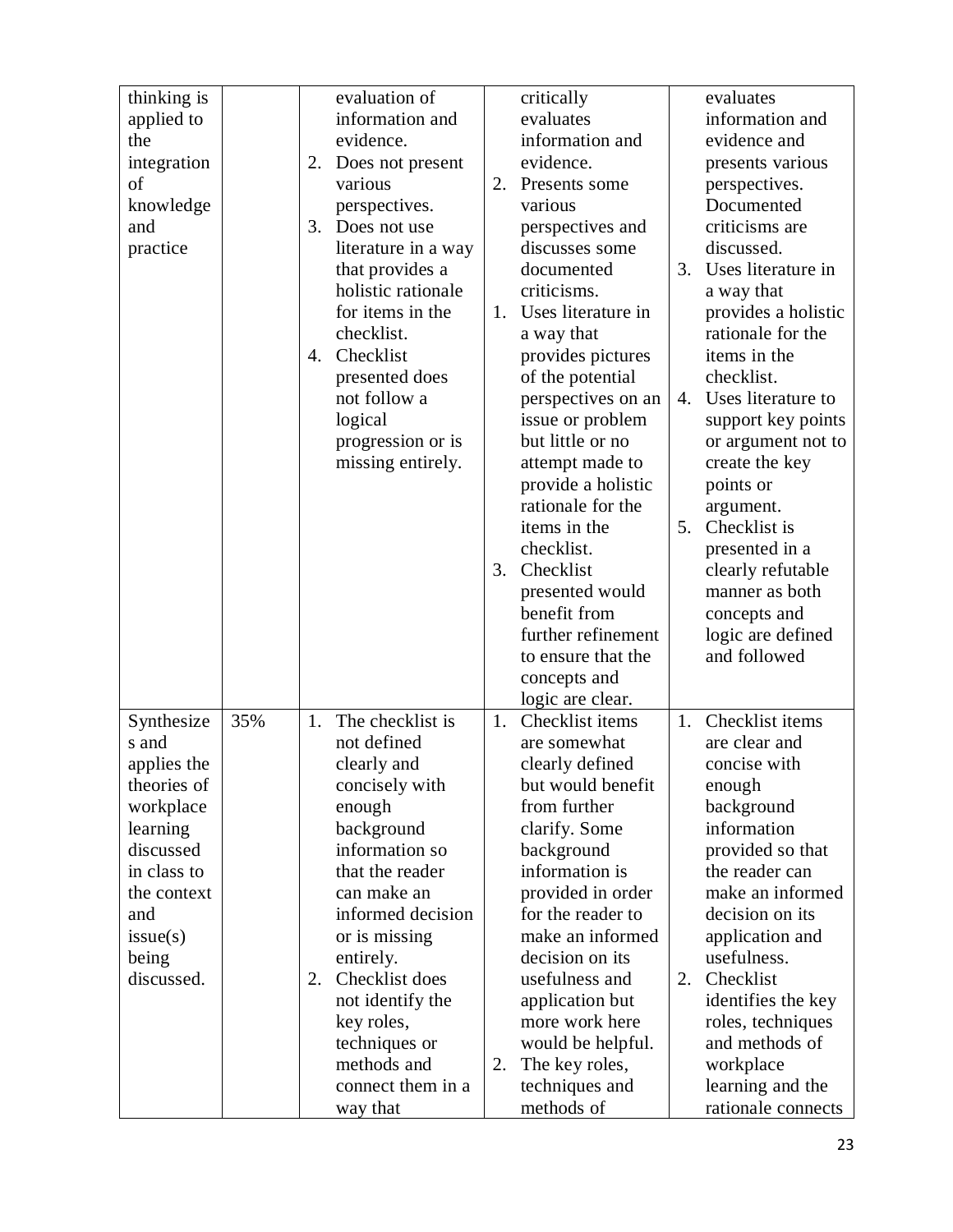|    | evidences           |    | workplace                               |    | them in a way that  |
|----|---------------------|----|-----------------------------------------|----|---------------------|
|    | synthesis of the    |    | learning are                            |    | evidences           |
|    | main workplace      |    | somewhat                                |    | synthesis of the    |
|    | learning theories   |    | evidenced in the                        |    | main workplace      |
|    | and models.         |    | checklist.                              |    | learning theories   |
| 3. | Checklist does      | 3. | The key concerns                        |    | and models.         |
|    | not consider the    |    | or workplace                            | 3. | Checklist and       |
|    | social critique and |    | learning are                            |    | supporting          |
|    | political           |    | somewhat                                |    | rationale           |
|    | arguments           |    | evidenced in the                        |    | discusses and       |
|    | associated with     |    | rationale                               |    | analyzes social     |
|    | workplace           |    | connected to the                        |    | critique and        |
|    | learning $issue(s)$ |    | checklist which                         |    | political           |
|    | examined.           |    | somewhat                                |    | arguments           |
|    |                     |    | demonstrates a                          |    | associated with     |
|    |                     |    | synthesis of the                        |    | workplace           |
|    |                     |    | main online                             |    | learning $issue(s)$ |
|    |                     |    | learning theories                       |    | examined.           |
|    |                     |    | and models                              |    |                     |
|    |                     |    | discussed in class.<br>4. Checklist and |    |                     |
|    |                     |    |                                         |    |                     |
|    |                     |    | supporting<br>rationale                 |    |                     |
|    |                     |    | somewhat                                |    |                     |
|    |                     |    | discusses and                           |    |                     |
|    |                     |    | analyzes social                         |    |                     |
|    |                     |    | critique and                            |    |                     |
|    |                     |    | political                               |    |                     |
|    |                     |    | arguments                               |    |                     |
|    |                     |    | associated with                         |    |                     |
|    |                     |    | workplace                               |    |                     |
|    |                     |    | learning $issue(s)$                     |    |                     |
|    |                     |    | examined and/or                         |    |                     |
|    |                     |    | lightly covers                          |    |                     |
|    |                     |    | these areas.                            |    |                     |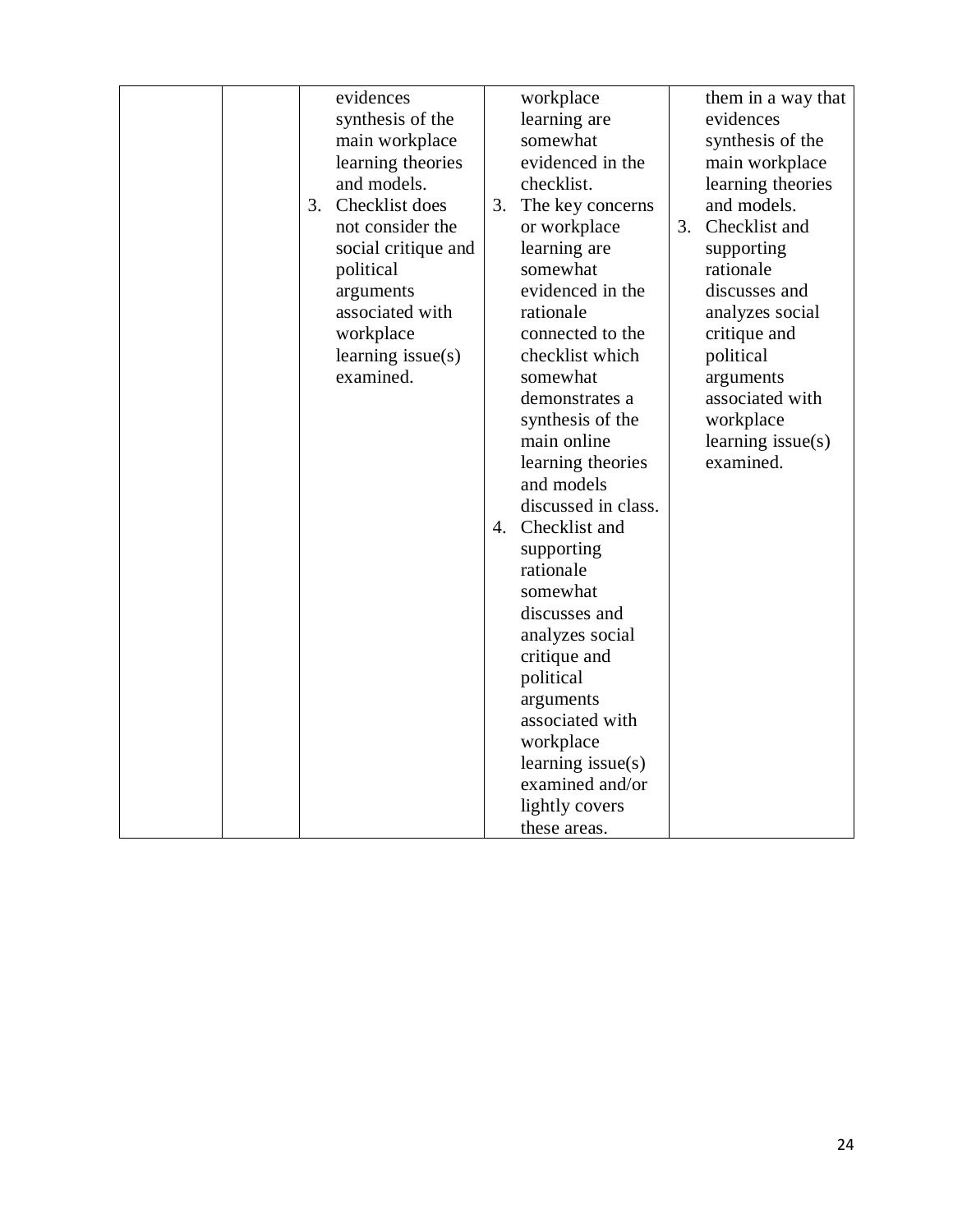# **Assignment 5: Application of Checklist and Recommendations - Individual**

Create a detailed checklist for workplace-learning plan that could be used to solve the problem you identified in assignment. Provide a rationale for each item on the checklist. Summarize the results and synthesize four key recommendations for consideration if your organization is to move forward to address the issue identified. Use relevant literature to support your recommendations using APA formatting.

This assignment provides the learner with the opportunity to evidence the following course learning outcome:

- LO #1 Describe the roles workplace learning, training, and professional development have played in economic development in the past.
- LO #3 Explain techniques and methods associated with workplace learning: performance improvement, hands-on learning, apprenticeship, co-op education, message design, etc.
- LO #4 Critiques the place of digital learning technologies in workplace learning.
- LO # 5 Analyze political arguments pertaining to both workplace learning advocacy and social critique of workplace learning programs.

| <b>Indicator</b>                | <b>Percent</b>        | <b>Does Not Meet</b>                                                                                                                                                                                                                                                                                                  | <b>Approaches</b>                                                                                                                                                                                                                                                                                            | <b>Meets Expectations</b>                                                                                                                                                                                                                                                                                                 |  |
|---------------------------------|-----------------------|-----------------------------------------------------------------------------------------------------------------------------------------------------------------------------------------------------------------------------------------------------------------------------------------------------------------------|--------------------------------------------------------------------------------------------------------------------------------------------------------------------------------------------------------------------------------------------------------------------------------------------------------------|---------------------------------------------------------------------------------------------------------------------------------------------------------------------------------------------------------------------------------------------------------------------------------------------------------------------------|--|
|                                 | <sub>of</sub><br>mark | <b>Expectations</b>                                                                                                                                                                                                                                                                                                   | <b>Expectations</b>                                                                                                                                                                                                                                                                                          |                                                                                                                                                                                                                                                                                                                           |  |
| Creates<br>relevant<br>material | 30%                   | Material is not<br>1.<br>clear, coherent<br>and organized.<br>Material is not<br>2.<br>legible, not<br>accurate (spelling/<br>grammar) and<br>does not conform<br>to APA style for<br>formal academic<br>writing.<br>There is no<br>3.<br>outline/structure<br>for the reader can<br>follow the main<br>points of the | Material is<br>1.<br>somewhat clear,<br>coherent and<br>organized.<br>Material is<br>2.<br>somewhat legible,<br>accurate (spelling/<br>grammar) and<br>generally<br>conforms to APA<br>style for formal<br>academic writing.<br>There is an<br>3.<br>outline/structure,<br>but it needs some<br>work for the | Material is clear,<br>1.<br>coherent and<br>organized.<br>Material is<br>2.<br>legible, accurate<br>$(s$ pelling/<br>grammar) and<br>conforms to APA<br>style for formal<br>academic writing.<br>There is a clear<br>3.<br>outline/structure<br>so that the reader<br>can follow the<br>main points of the<br>argument or |  |
|                                 |                       | argument or<br>sequence of ideas.<br>Material has not<br>4.<br>been proof read<br>and edited for<br>accuracy.                                                                                                                                                                                                         | reader can follow<br>the main points of<br>the argument or<br>sequence of ideas.<br>Material has not<br>$\mathbf{4}$ .<br>been well proof<br>read and edited                                                                                                                                                 | sequence of ideas.<br>Material has been<br>4.<br>proof read and<br>edited for<br>accuracy.                                                                                                                                                                                                                                |  |

# **Application of Checklist and Recommendations Rubric**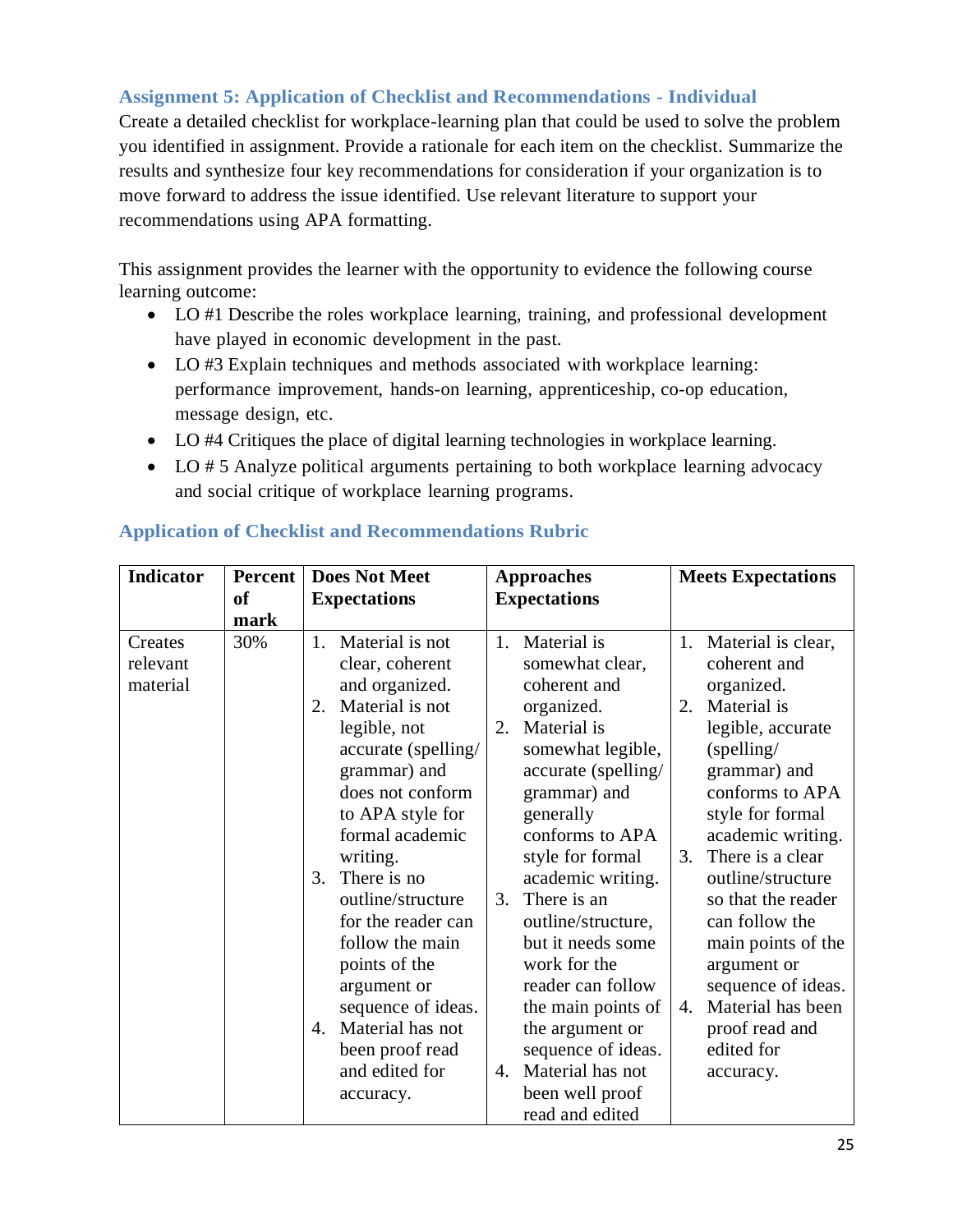|                             |     |                  |                   |    | for accuracy.                      |                |                     |
|-----------------------------|-----|------------------|-------------------|----|------------------------------------|----------------|---------------------|
| Critical                    | 35% | 1.               | Does not          | 1. | Sometimes                          | 1.             | Challenges          |
| thinking is                 |     |                  | challenge         |    | challenges                         |                | assumptions in      |
| applied to                  |     |                  | assumptions in    |    | assumptions in                     |                | own, peer or        |
| the                         |     |                  | own, peer or      |    |                                    |                | professional        |
|                             |     |                  | professional      |    | own, peer or<br>professional       |                | opinion.            |
| integration<br>of           |     |                  |                   |    |                                    | 2.             |                     |
|                             |     |                  | opinion.          |    | opinion.                           |                | Critically          |
| knowledge                   |     | 2.               | No critical       | 2. | Somewhat                           |                | evaluates           |
| and                         |     |                  | evaluation of     |    | critically                         |                | information and     |
| practice                    |     |                  | information and   |    | evaluates                          |                | evidence and        |
|                             |     |                  | evidence.         |    | information and                    |                | provides            |
|                             |     | 3.               | Does not support  |    | evidence and                       |                | recommendations     |
|                             |     |                  | recommendations   |    | provides                           |                | that are supported  |
|                             |     |                  | by the literature |    | recommendations                    |                | by the literature.  |
|                             |     |                  | and/or document   |    | that are somewhat                  |                | Documented          |
|                             |     |                  | and address       |    | supported by the                   |                | criticisms are      |
|                             |     |                  | criticisms.       |    | literature.                        |                | discussed.          |
|                             |     | 4.               | Rationale for     |    | Documented                         | 3.             | Uses literature to  |
|                             |     |                  | recommendations   |    | criticisms are                     |                | support key         |
|                             |     |                  | presented does    |    | somewhat                           |                | points or           |
|                             |     |                  | not follow a      |    | discussed.                         |                | argument not to     |
|                             |     |                  | logical           | 3. | Literature                         |                | create the key      |
|                             |     |                  | progression or is |    | somewhat used to                   |                | points or           |
|                             |     |                  | missing entirely. |    | support key                        |                | argument.           |
|                             |     |                  |                   |    | points or                          | 4.             | Rationale for the   |
|                             |     |                  |                   |    | argument. May                      |                | recommendations     |
|                             |     |                  |                   |    | have some areas                    |                | is presented in a   |
|                             |     |                  |                   |    | where literature is                |                | clearly refutable   |
|                             |     |                  |                   |    | used to create the                 |                | manner as both      |
|                             |     |                  |                   |    | key points or                      |                | concepts and        |
|                             |     |                  |                   |    | argument.                          |                | logic are defined   |
|                             |     |                  |                   |    | 4. Rationale for the               |                | and followed        |
|                             |     |                  |                   |    | recommendations                    |                |                     |
|                             |     |                  |                   |    | would benefit                      |                |                     |
|                             |     |                  |                   |    | from further                       |                |                     |
|                             |     |                  |                   |    | refinement to                      |                |                     |
|                             |     |                  |                   |    | ensure that the                    |                |                     |
|                             |     |                  |                   |    | concepts and                       |                |                     |
|                             |     |                  |                   |    |                                    |                |                     |
| Synthesizes                 | 35% | $\overline{4}$ . | The               | 1. | logic are clear.<br>Recommendation | $\mathbf{4}$ . | Recommendation      |
|                             |     |                  | recommendations   |    | s are somewhat                     |                |                     |
| and applies<br>the theories |     |                  |                   |    |                                    |                | s are clearly and   |
| of                          |     |                  | are not explained |    | clearly explained                  |                | concisely           |
|                             |     |                  | clearly and       |    | but would benefit                  |                | explained with      |
| workplace                   |     |                  | concisely with    |    | from further                       |                | enough              |
| learning                    |     |                  | enough            |    | clarify. Some                      |                | background          |
| discussed                   |     |                  | background        |    | background                         |                | information so      |
| in class to                 |     |                  | information so    |    | information and                    |                | that the reader can |
| the context                 |     |                  | that the reader   |    | supporting                         |                | make an informed    |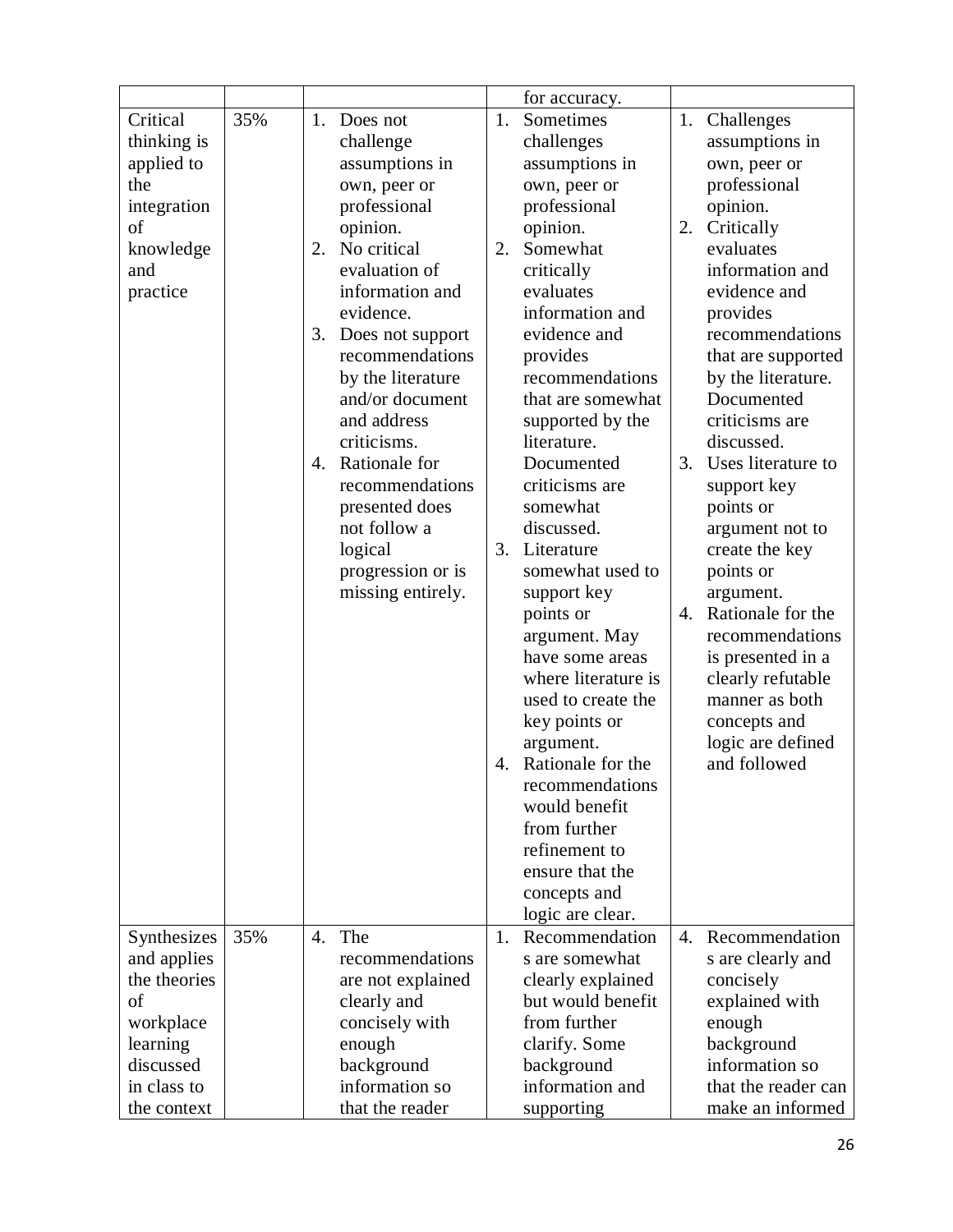| and        |    | can make an         |    | rationale is        |    | decision.           |
|------------|----|---------------------|----|---------------------|----|---------------------|
| issue(s)   |    | informed decision   |    | provided in order   | 5. | The key roles,      |
| being      |    | or is missing       |    | for the reader to   |    | techniques and      |
| discussed. |    | entirely.           |    | make an informed    |    | methods of          |
|            | 5. | The key roles,      |    | decision but more   |    | workplace           |
|            |    | techniques or       |    | work here would     |    | learning are        |
|            |    | methods are not     |    | be helpful.         |    | evidenced in the    |
|            |    | present and/or      | 2. | The key roles,      |    | recommendations     |
|            |    | connected to the    |    | techniques or       |    | and the rationale   |
|            |    | recommendations     |    | methods are         |    | connects them in    |
|            |    | in a way that       |    | somewhat present    |    | a way that          |
|            |    | evidences           |    | and/or connected    |    | evidences           |
|            |    | synthesis of the    |    | to the              |    | synthesis of the    |
|            |    | main workplace      |    | recommendations     |    | main workplace      |
|            |    | learning theories   |    | in a way that       |    | learning theories   |
|            |    | and models.         |    | evidences           |    | and models.         |
|            | 6. | Recommendation      |    | synthesis of the    | 6. | Recommendation      |
|            |    | s do not discuss    |    | main workplace      |    | s discuss and       |
|            |    | and/or analyze      |    | learning theories   |    | analyze social      |
|            |    | social critique     |    | and models.         |    | critique and        |
|            |    | and political       | 3. | Recommendation      |    | political           |
|            |    | arguments           |    | s somewhat          |    | arguments           |
|            |    | associated with     |    | discuss and/or      |    | associated with     |
|            |    | workplace           |    | analyze social      |    | workplace           |
|            |    | learning $issue(s)$ |    | critique and        |    | learning $issue(s)$ |
|            |    | examined.           |    | political           |    | examined.           |
|            |    |                     |    | arguments           |    |                     |
|            |    |                     |    | associated with     |    |                     |
|            |    |                     |    | workplace           |    |                     |
|            |    |                     |    | learning $issue(s)$ |    |                     |
|            |    |                     |    | examined or         |    |                     |
|            |    |                     |    | cover these issues  |    |                     |
|            |    |                     |    | lightly.            |    |                     |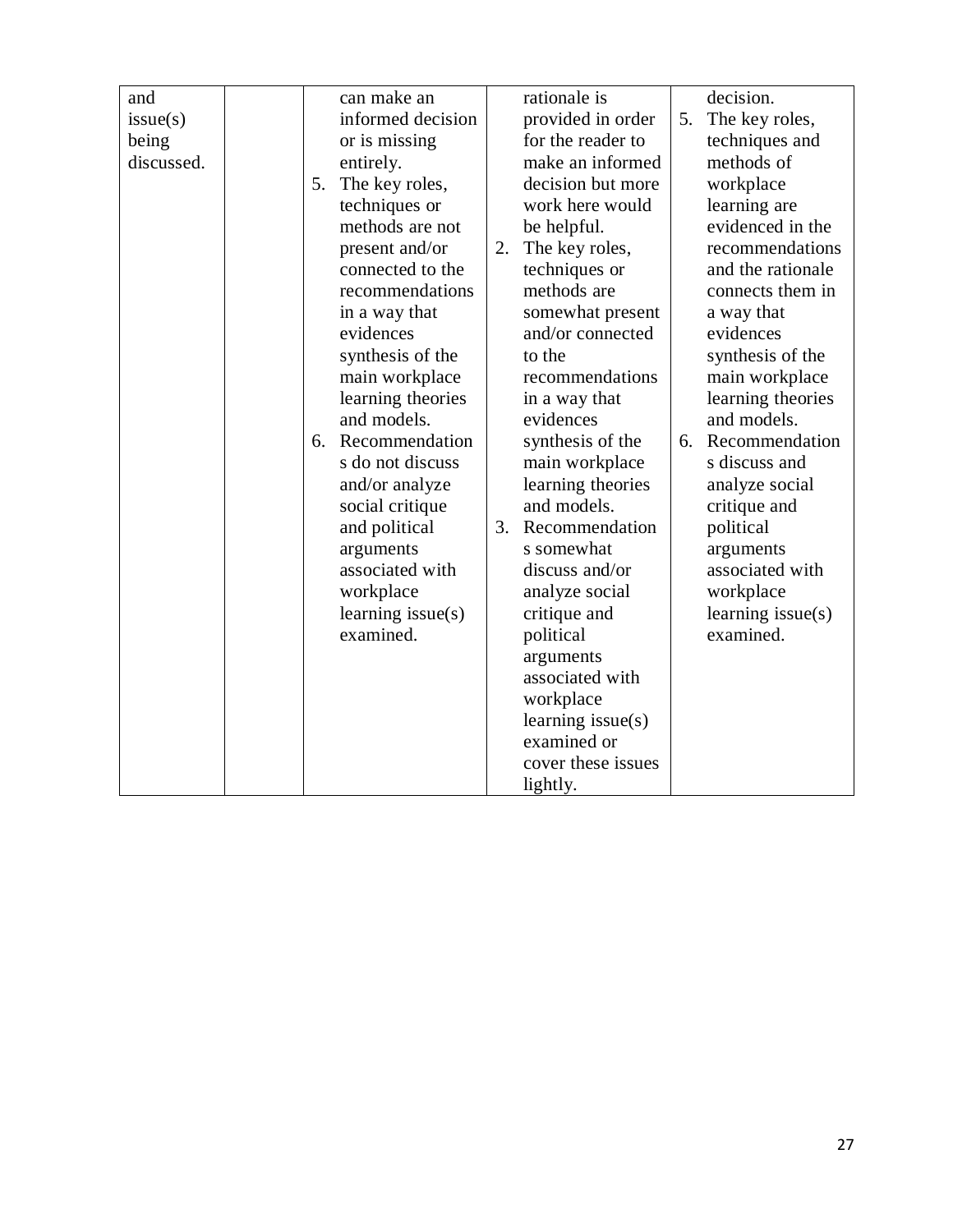## **Assignment Policies**

Assignment criteria are specified in the detailed assignment descriptions. Read them carefully to be sure that you have fulfilled all aspects of the requirements. Assignments are DUE ON THE DAY indicated. Late assignments will be handled as follows:

#### Non-negotiated Late Assignment

An assignment that has been posted late without prior agreement between the student and the professor to extend the time for the assignment to be handed in will be considered a non- negotiated late assignment and will be assigned a grade of zero.

#### Negotiated Late Assignment

An assignment that has been handed in late in accordance with a mutually agreed deadline and penalty (if applicable) will be considered a negotiated late assignment and will be marked in accordance with the mutually agreed terms.

### Extenuating Circumstances

The professor will consider individually, rare extenuating circumstances, which may cause an assignment to be late. Examples of extenuating circumstances include hospitalization, death of a loved one, traffic accidents, etc. The student must provide documentation to validate the extenuating circumstance. It will be at the professor's discretion to work out the extension in this situation.

## **Academic Integrity**

Learners and faculty at UOIT share an important responsibility to maintain the integrity of the teaching and learning relationship. This relationship is characterized by honesty, fairness and mutual respect for the aim and principles of the pursuit of education. Academic misconduct impedes the activities of the university community and is punishable by appropriate disciplinary action.

Learners are expected to be familiar with UOIT's regulations on Academic Conduct (Section 5.15 of the Academic Calendar) which sets out the kinds of actions that constitute academic misconduct, including plagiarism, copying or allowing one's own work to copied, use of unauthorized aids in examinations and tests, submitting work prepared in collaboration with another student when such collaboration has not been authorized, and other academic offences. The regulations also describe the procedures for dealing with allegations, and the sanctions for any finding of academic misconduct, which can range from a written reprimand to permanent expulsion from the university. A lack of familiarity with UOIT's regulations on academic conduct does not constitute a defense against its application.

Further information about academic misconduct can be found in the Academic Integrity link on your laptop.

## **Turnitin**

UOIT and faculty members reserve the right to use electronic means to detect and help prevent plagiarism. Learners agree that by taking this course all assignments are subject to submission for textual similarity review by Turnitin.com. Assignments submitted to Turnitin.com will be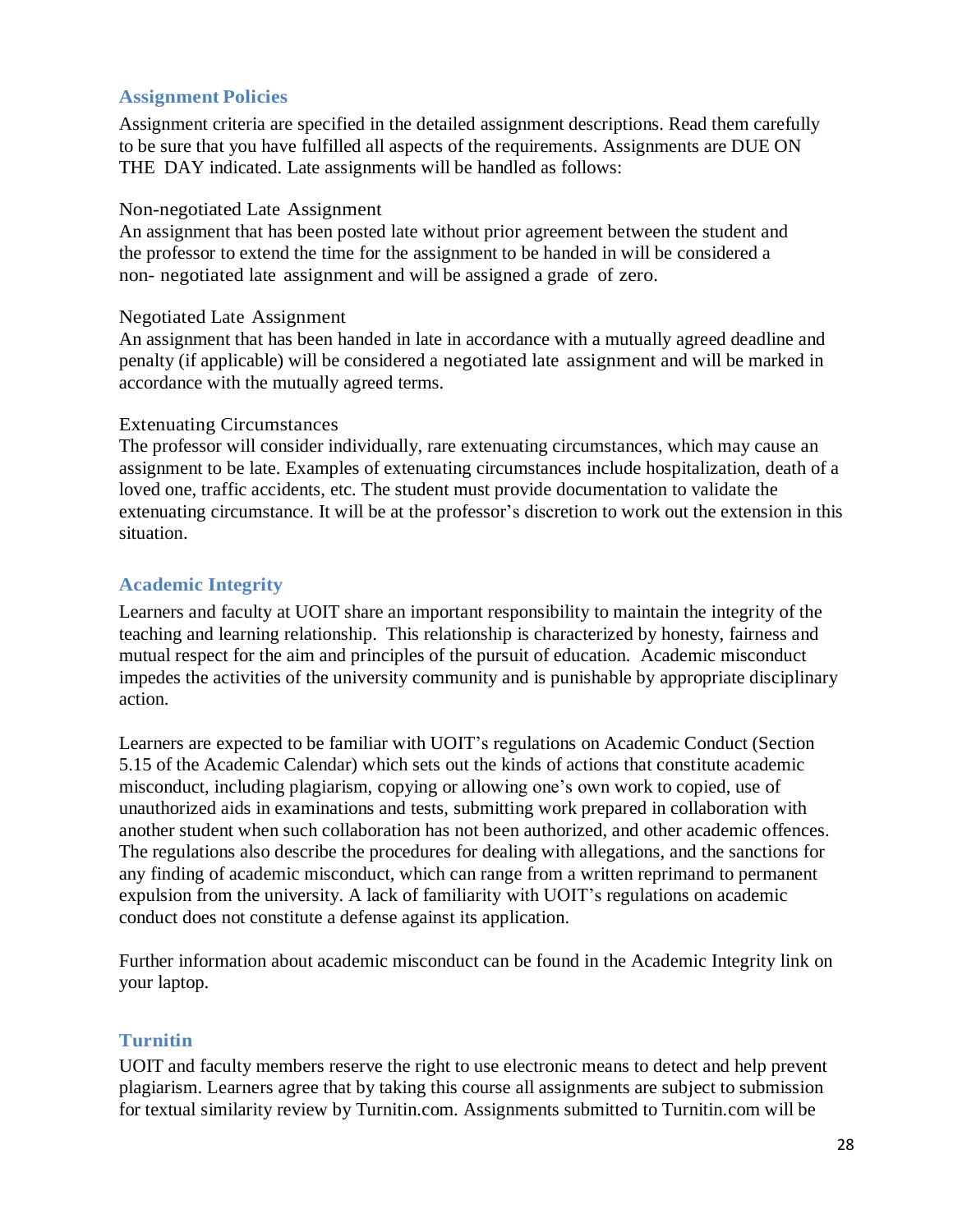included

as source documents in Turnitin.com's restricted access database solely for the purpose of detecting plagiarism in such documents for five academic years. The instructor may require learners to submit their assignments electronically to Turnitin.com or the instructor may submit questionable text on behalf of a student. The terms that apply to UOIT's use of the Turnitin.com service are described on the Turnitin.com website.

Learners who do not wish to have their work submitted to Turnitin.com must inform their instructor at the time the work is assigned and provide with their assignment a signed Turnitin.com

Assignment Cover sheet: <http://www.uoit.ca/assets/Academic~Integrity~Site/Forms/Assignment%20Cover%20sheet.pdf>

Further information about Turnitin can be found on the Academic Integrity link on your laptop.

# **Communication**

This course is based on the premise that critical examination of data is the basis for advancing knowledge. Defining aresearch question, identifying and gathering appropriate data, analyzing that data and reporting results are the bases of scientific inquiry.

The methodology for course delivery models effective PBL. Course assessment strategies provide learners with opportunitiesto demonstrate their ability to communicate orally, in writing and through the use of multimedia.

The course itself is not only a vehicle for collaborative learning, but also forself-reflection and the input of colleagues. Class activities include the sharing, analysis and assessment of online and face-to face interactions. Participants in this course are expected to critically assess the assumptions of their work and the work of their peers. Effective communication is the vehicle through which teacher candidates learn to access, share and expand their base of professional knowledge. It brings knowledge into practice.

# **Use of Technology**

The course learning outcomes, topic outline, and assessment criteria illustrate the need for learners to use and produce digital media. The digital medium is used as both a resource source and a vehicle for ongoing communication with peers, the professor and experts from the field. Learners may choose to explore multimedia presentations in greater depth and detail as part of their culminating project. The course website is an essential tool; teacher candidates are expected to actively engage in the location, evaluation, and synthesis of web-based materials.

Additional Tools to be used:

- Google Drive
- Twitter
- IM programs (Messenger, Whatsapp, etc.)
- Google Hangouts (for brief meetings)
- YouTube
- Prezi